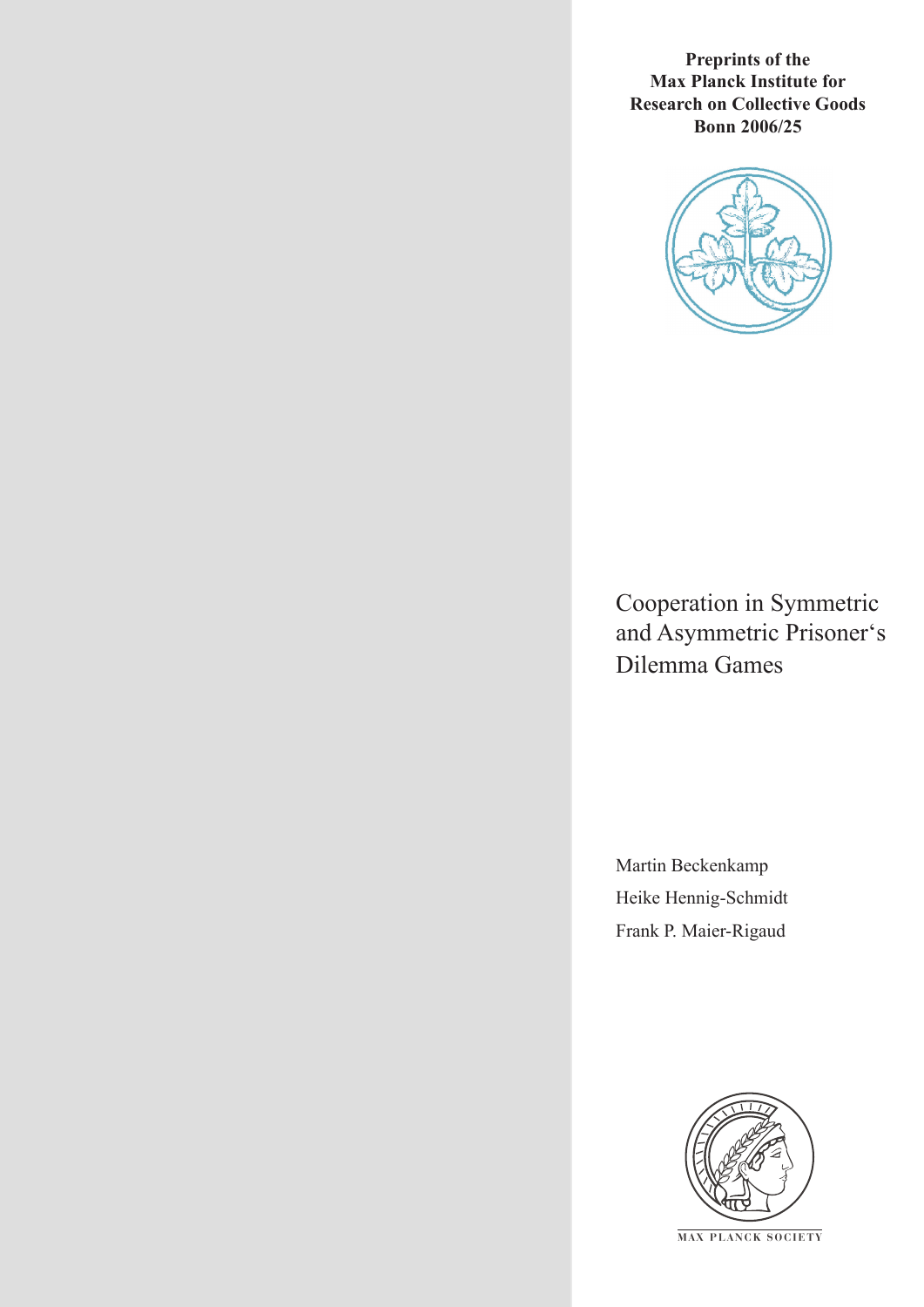

# **Cooperation in Symmetric and Asymmetric Prisoner's Dilemma Games**

Martin Beckenkamp / Heike Hennig-Schmidt / Frank P. Maier-Rigaud

March 2007

Max Planck Institute for Research on Collective Goods, Kurt-Schumacher-Str. 10, D-53113 Bonn http://www.coll.mpg.de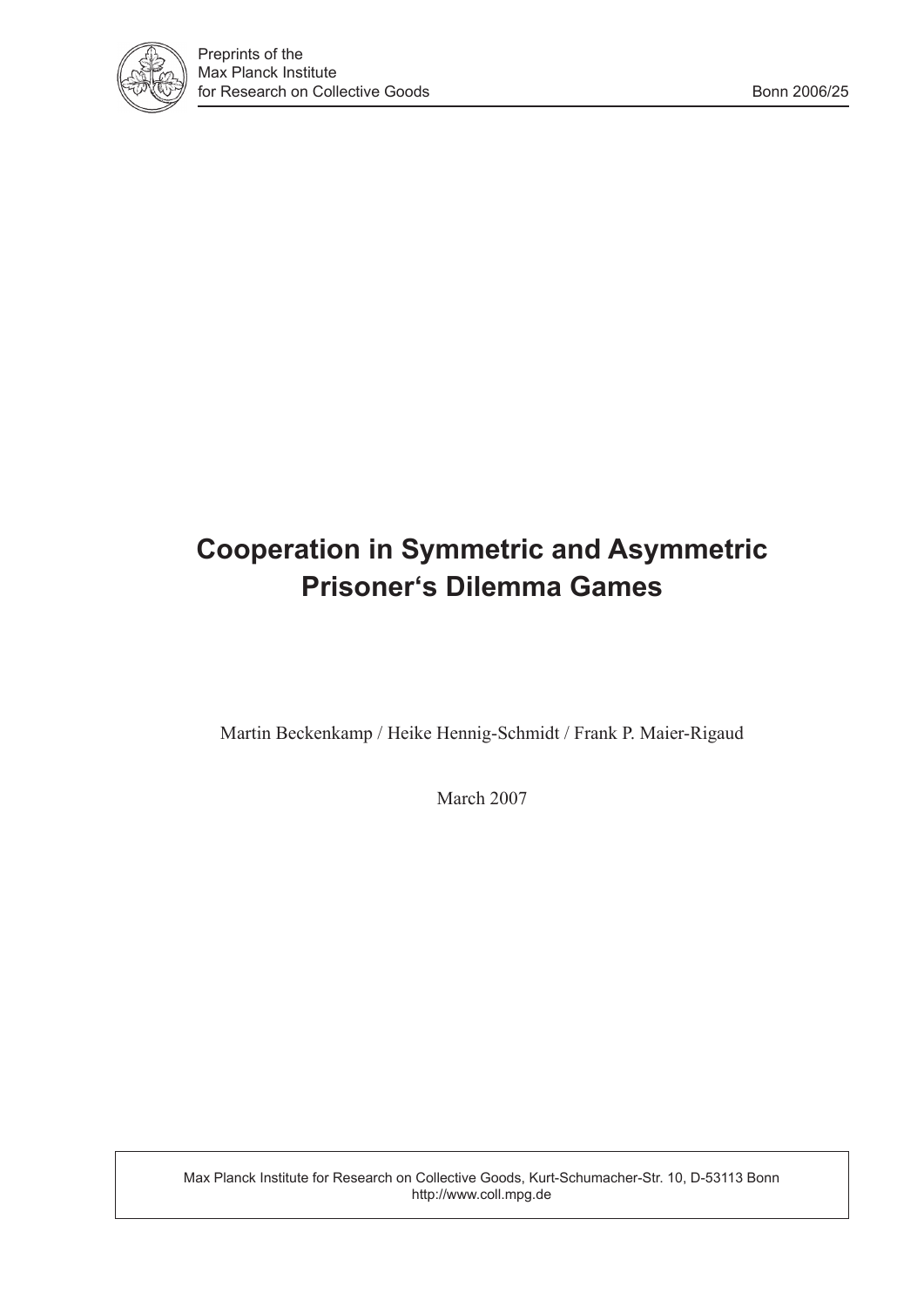# Cooperation in Symmetric and Asymmetric Prisoner's Dilemma Games<sup>∗</sup>

Martin Beckenkamp† Heike Hennig-Schmidt‡ Frank P. Maier-Rigaud§

March 4, 2007

#### Abstract

We experimentally study the effect of asymmetry on cooperation in a 40 period prisoner's dilemma game in fixed partner design. We distinguish between a high and low payoff symmetric prisoner's dilemma and an asymmetric game combined out of both symmetric ones. Asymmetry significantly decreases cooperation, as low-type players are more likely to defect after mutual cooperation while high-type players initiate cooperation more often than the former. Asymmetry also has a significant negative effect on the stability of cooperation rendering long sequences of mutual cooperation extremely rare.

JEL-Classifications: C81, D70, C91. Keywords: Symmetry, Asymmetry, Prisoner's Dilemma, Experiments.

<sup>∗</sup>This paper has benefited from comments and suggestions received during presentations at the University of Bonn, the Max Planck Institute for Research on Collective Goods and the conference "Understanding Reciprocity" in Verbania 2007. In particular the authors would like to thank Christoph Engel, Johannes Kaiser, Andreas Niklisch, Elinor Ostrom, Reinhard Selten, and the Max Planck library team. Financial support from the European Union through the TMR research network ENDEAR (FMRX-CT98-0238) is gratefully acknowledged.

<sup>†</sup>Max Planck Institute for Research on Collective Goods, Bonn, Germany, e-mail: beckenk@coll.mpg.de.

 $\frac{1}{2}$ BonnEconLab, Laboratory for Experimental Economics, University of Bonn, Germany, e-mail: hschmidt@uni-bonn.de.

<sup>§</sup>BonnEconLab, Laboratory for Experimental Economics, University of Bonn, Germany; Max Planck Institute for Research on Collective Goods, Bonn, Germany, e-mail: maierrigaud@microeconomics.de.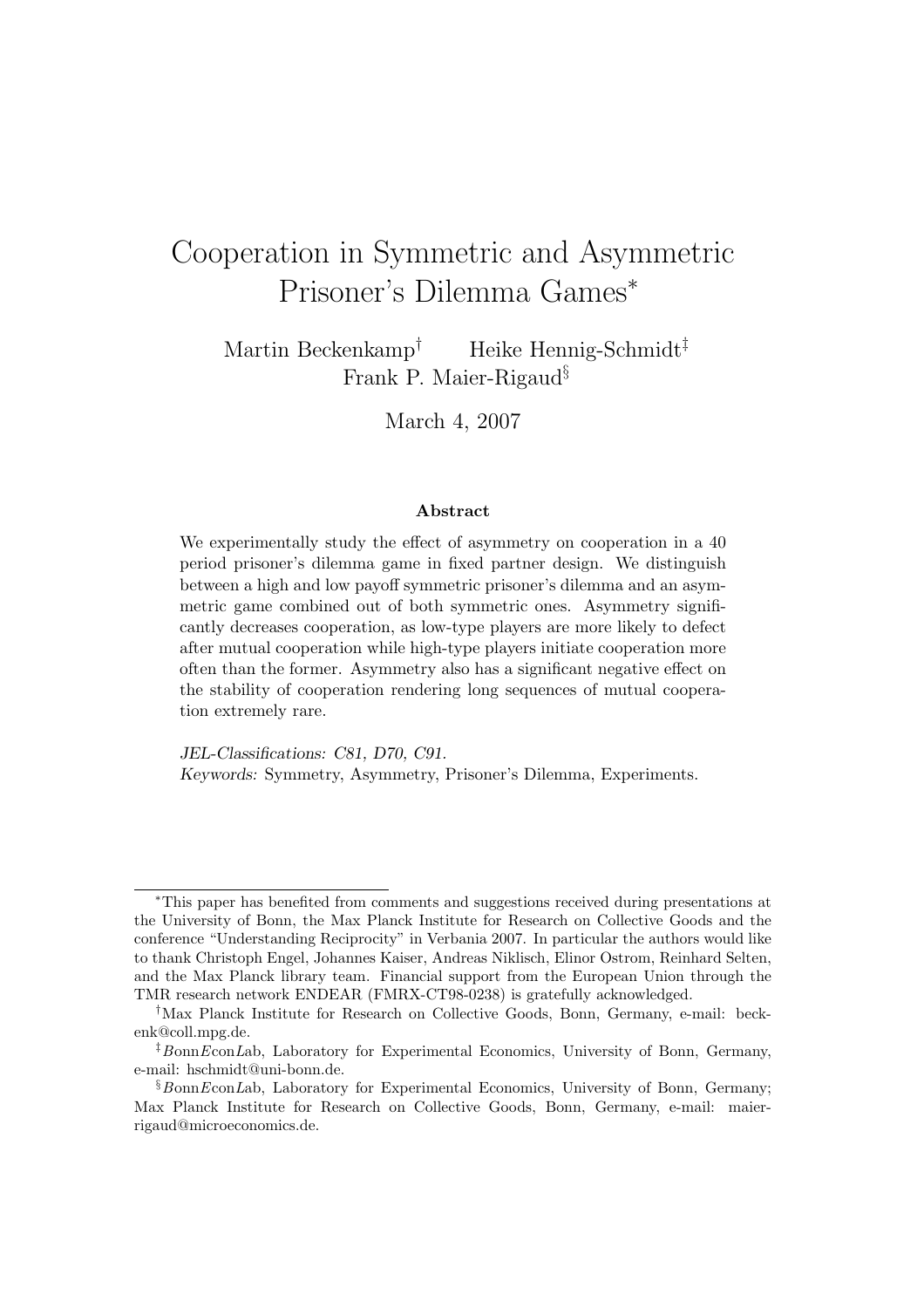# 1 Introduction

The prisoner's dilemma (PD) is an important model in economics, psychology, political science, sociology and biology as well as other disciplines for now over five decades. Previous PD experiments show that in contrast to theoretical predictions, cooperation rates are generally very high in the symmetric payoff variant of the game. The present paper studies cooperation in the PD in a more realistic scenario by systematically analyzing the effects of asymmetric payoffs.

Almost all studies investigating the PD are designed in such a way that payoffs are identical for both players.<sup>1</sup> Asymmetry is, however, an important property of many economic and non-economic problems. Most real world interactions entail different outcomes for each player, even if all players choose cooperatively.<sup>2</sup> The same obviously applies if all decide non-cooperatively. Already in the early nineties Murnighan et al. (1990, p.181) noted that "research has been inexplicably absent on the effects of asymmetry". The present study focuses on this much broader type of conflict expanding the limited and rather unsystematic research conducted in this area. We modified the symmetric payoff matrix in such a way that both the cooperation and the defection payoff for player  $i$  is either larger or equal to that of player j. We therefore depart from the standard approach to study social interactions characterized by conditions of symmetry and equality. A systematic analysis of the asymmetric PD is not only a valuable addition to the existing (mostly symmetric) PD literature but it is also of particular relevance for understanding reciprocity, equity and fairness especially in light of recent theoretical developments based exclusively on symmetric experimental games (see, e.g., Fehr and Schmidt (1999) or Fehr and Schmidt (2003)).<sup>3</sup>

<sup>1</sup>See Flood (1958) for the first experimental analysis of the game that at the same time is also an exception to this rule.

<sup>2</sup>Asymmetry plays an important role in various areas spanning from, for instance, competition policy questions surrounding collective dominance or cartel stability issues (see Friederiszick and Maier-Rigaud (2007)) to governance questions surrounding collective action problems and the management of common-pool resources (see Ostrom (1990)).

<sup>3</sup>See also Hennig-Schmidt (2002) and de Jasay et al. (2004) for a critique of the "symmetry"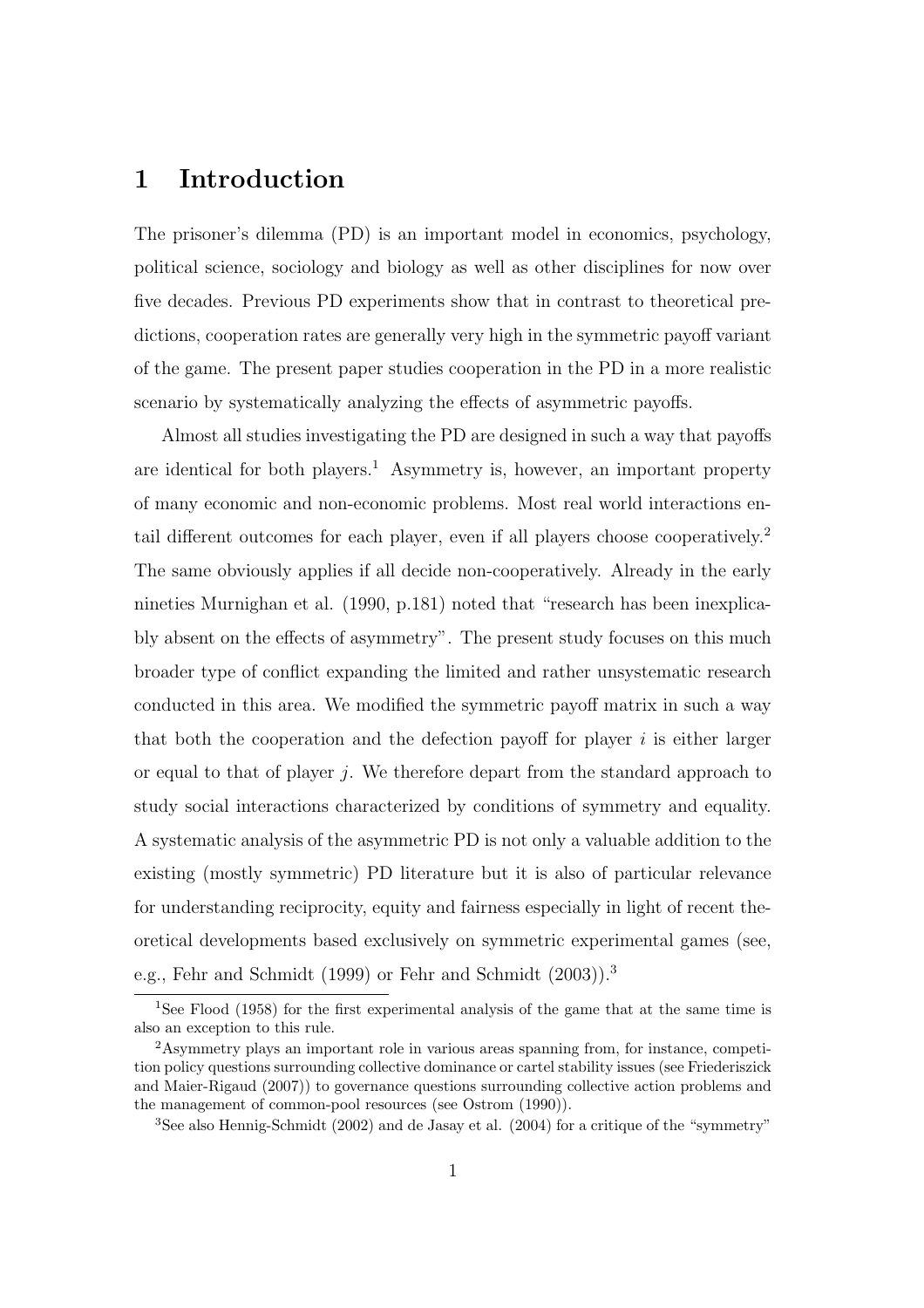An important implication of asymmetry is the increased complexity of the game that is likely to induce dynamics that are absent in symmetric settings. Referring to the classic strategy tournaments by Axelrod (1984), Murnighan (1991, p. 464) writes:

"Axelrod (1984) found that certain strategies (tit-for-tat) effectively train an opponent to choose cooperatively. As a result, both parties do well and the likelihood that they will fall into mutual non-cooperation is minimized. Axelrod posits that similar results as found in the two-person, symmetric, iterated games would follow from games that satisfy PD's requirements even if the players' payoffs differ. Findings on asymmetric PD's question the generality of Axelrod's claim."

According to Murnighan, asymmetric dilemmas require much more complicated negotiations than typical PD games. The dilemma no longer consists of a relatively simple choice between the risks of mutual cooperation and the regrets of mutual defection. The complexity of the game adds more dynamic considerations. Pairs who can implement schemes of alternations do much better in increasing their payoffs while simultaneously reducing the temptation to defect. As a result, the main hypothesis of this paper is that asymmetry reduces cooperation rates. Asymmetry also adds to the problem of cooperation the problem of reaching a mutual understanding of what a desirable outcome is. Given these considerations and given relatively stable and high cooperation rates in symmetric iterated PD games, the main hypothesis of this paper is that asymmetry reduces cooperation.

Asymmetry in PD games is not a well-defined concept, though. There is not only an infinite number of combinatorial possibilities but asymmetry can also be introduced in some cells only or in a design where no player has consistently higher payoffs than the other in each cell (c.f. Murnighan et al. (1990), and Murnighan

approach.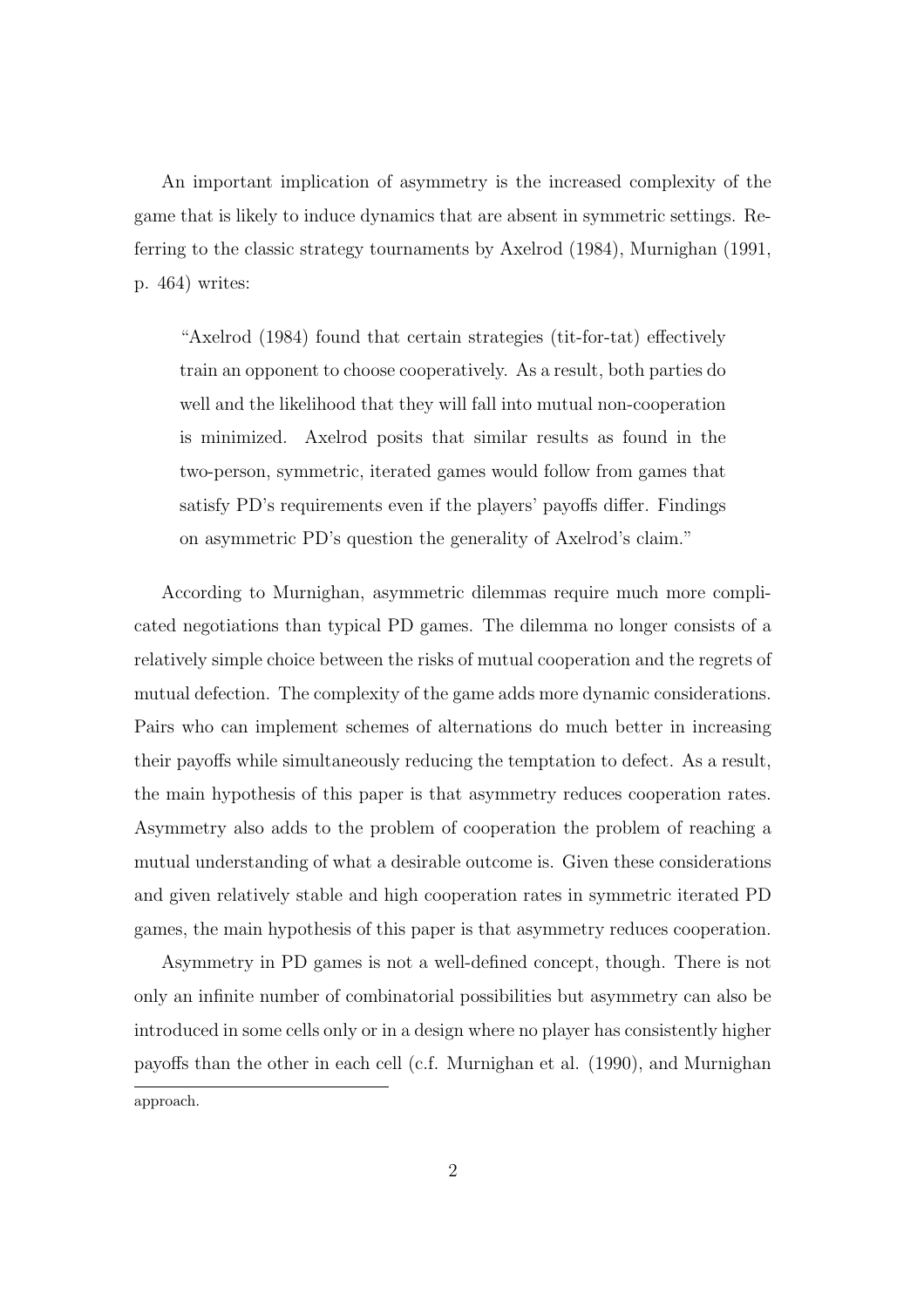and King (1992)). Finally, including negative payoffs adds an additional factor.<sup>4</sup> As the review of the literature on asymmetric PD games in Section 3 will show, cooperation rates are not easily comparable: not only do the payoff parameters vary across studies but also the number of repetitions, the matching protocol, the remuneration and the justification for the asymmetry presented to participants. As Lave (1965) and others have shown, these factors can have an important influence on cooperation rates.

Given the problems of comparability, we chose a comprehensive experimental design to systematically compare behavior in symmetric and asymmetric situations (SYM, ASYM respectively) and to study the impact of asymmetry on dyad-level dynamics.

We analyze two symmetric and one asymmetric PD game played repeatedly with a fixed opponent over 40 periods under perfect information. In SYM, we consider two symmetric treatments with HIGH and LOW payoffs for both players where LOW  $=\frac{2}{3}$  of HIGH. ASYM is an asymmetric combination of both symmetric games where player  $i$  gets the high payoff and player  $j$  the low payoff of the SYM treatments.

We observed 70.00% cooperation in LOW, 59.17% in HIGH and 38.75% in ASYM, a substantial difference between treatments. Cooperation patterns remain unstable roughly until period 10 before stabilizing at a rather high level of about 80% in LOW, and 65% in HIGH. In ASYM, cooperation gradually rises to about 55%. The general finding that cooperation is increasing over time is in line with other studies (Rapoport and Chammah (1965), Lave (1965), Murnighan and King (1992), Brenner and Hennig-Schmidt (2006)).

As hypothesized, asymmetry indeed substantially decreases cooperation rates, pointing towards the higher complexity of the game, whereas symmetry has a positive effect on mutual cooperation. We also find that high-type players initiate

<sup>4</sup>According to Kahnemann and Tversky (1979) and Tversky and Kahnemann (1981), negative payoffs can have a substantial impact.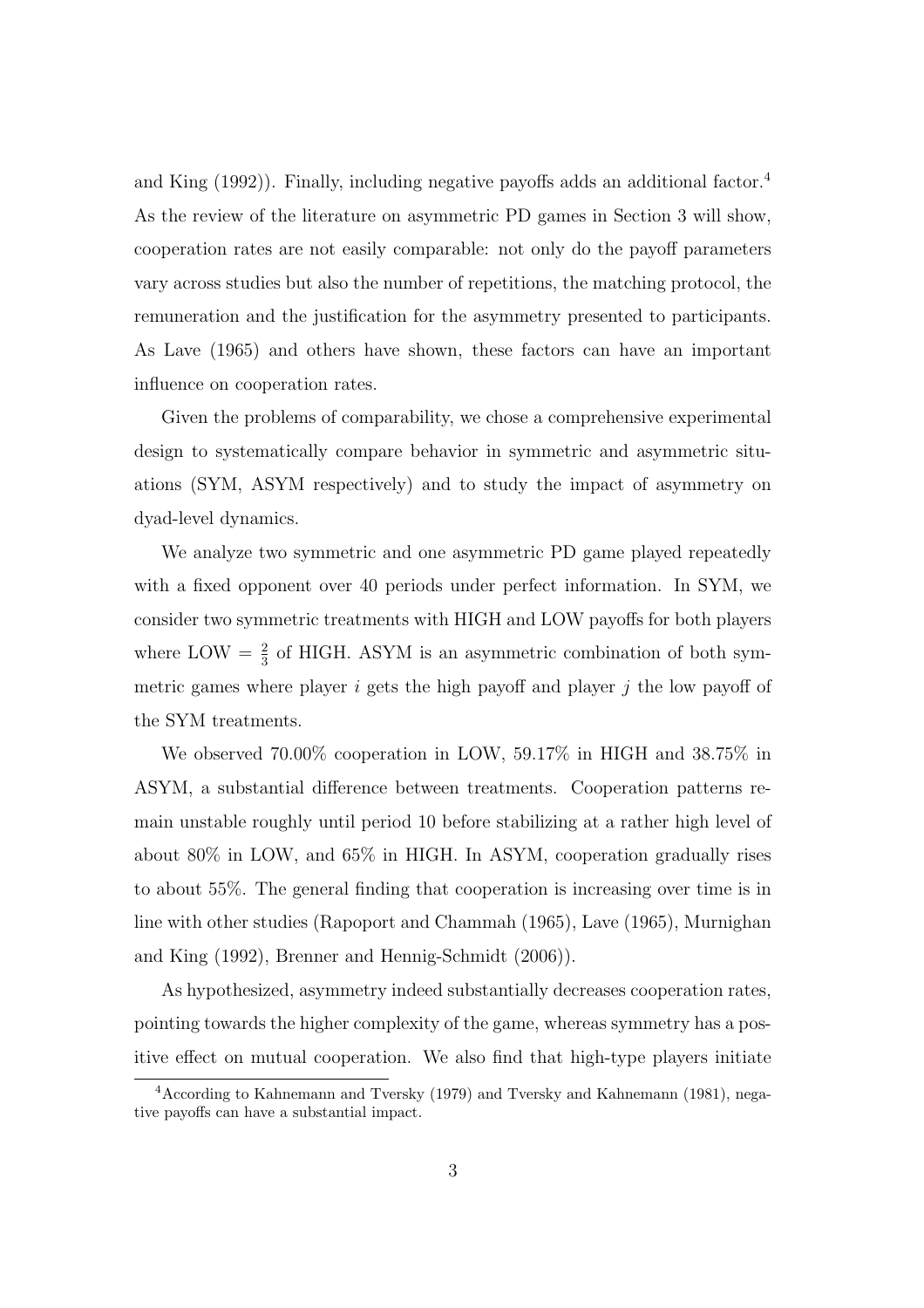cooperation more often than low-type players. Defection by low-type players, possibly motivated by the aim to equalize payoffs, is more readily tolerated by high-type players. With respect to the stability of cooperation, we find that asymmetry has a negative impact rendering long sequences of mutual cooperation extremely rare. Low-type players are more likely to defect after mutual cooperation than high-type players.

In addition to the hypothesized effect of asymmetry on cooperation, we also find that the stability of mutual cooperation under symmetry is higher once it has been reached, i.e. mutual cooperation  $(CC)$  is followed by CC more often in SYM than in ASYM.

The remainder of the paper is organized as follows. Section 2 presents the games studied. Section 3 reviews the relevant experimental literature on symmetric PDs and the limited experimental literature on asymmetric PDs. Section 4 gives a detailed description of the experimental design and the experimental protocol. Section 5 presents the results and section 6 concludes with a discussion of the main findings.

# 2 The Prisoner's Dilemma Game

Table 1 presents a typical 2-player matrix game in normal form. This game is a PD if and only if the following conditions are met for both player  $i$ 's and  $j$ 's payoffs:

$$
a > b > c > d \tag{1}
$$

and

$$
2b > a + d \tag{2}
$$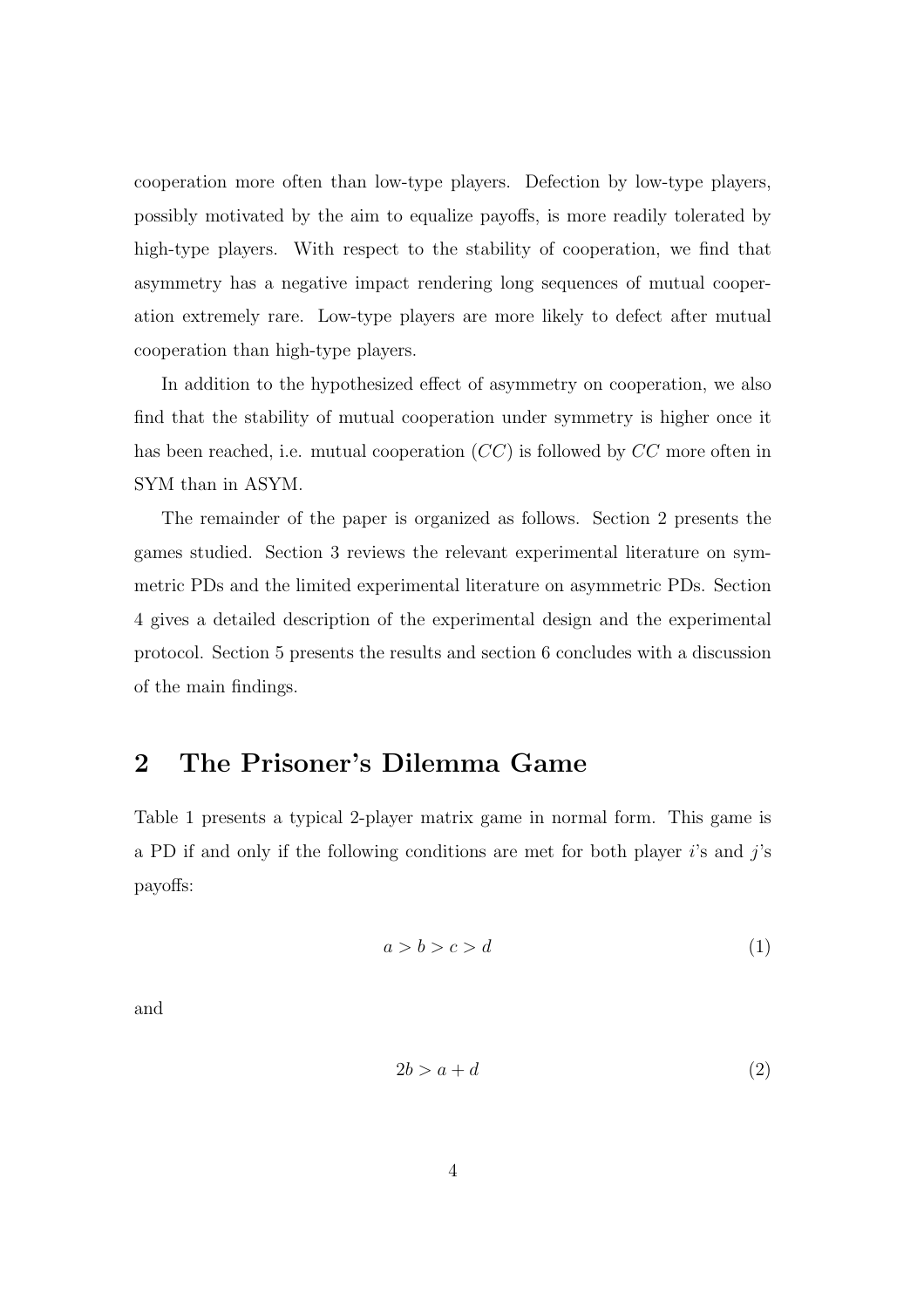Table 1: General  $2 \times 2$  prisoner's dilemma game in normal form (PD).<sup>6</sup>

|           | Cooperate    | Defect       |
|-----------|--------------|--------------|
| Cooperate | $(b_i, b_i)$ | $(d_i, a_j)$ |
| Defect    | $(a_i, d_j)$ | $(c_i, c_j)$ |

The second condition goes back to Rapoport and Chammah (1965, p. 34) who proposed it in the context of iterated (symmetric) PD's in order to eliminate the possibility of simple alternation between DC and CD providing higher payoffs than mutual cooperation thus removing the dilemma.<sup>5</sup>

The formal presentation in table 1 is more general than the presentations usually found because it also accounts for asymmetric payoffs. In symmetric games, the indexed payoffs are equivalent to each other such that e.g.  $a_i = a_j = a$  $∨ i ≠ j.$ 

It is well known that both players defecting is the unique Nash equilibrium of the one-shot PD game. Applying the logic of backward induction, Luce and Raiffa (1957) showed that the unique Nash-equilibrium outcome in the finitely repeated PD game under perfect information is again the one in which both players defect in every single period. In fact, the unique subgame-perfect equilibrium is both players defecting in all periods.<sup>7</sup>

The general formulation of the PD makes no restriction as to symmetry or asymmetry of players' payoffs. The asymmetric PD can be operationalized in many ways as long as at least one of the payoffs  $a_i$  to  $d_i$  differs from  $a_j$  to  $d_j$  in table 1. Our present study assumes  $a_i > a_j$ ,  $b_i > b_j$ ,  $c_i > c_j$ ,  $d_i = d_j$ , that is, the

<sup>5</sup>There exist several experimental studies with iterated PD games that violate this assumption and thereby no longer allow a separation of effects due to asymmetry or payoff maximization through simple alternations. In the experiment by Lave (1965) and by McKeown et al. (1967) the condition is violated for one of the players. Murnighan et al. (1990) and Murnighan and King (1992) implement so-called asymmetric dilemmas knowing that a subset of the games discussed violates the condition either for one or for both players.

 $6$ Note that the first element of the payoff vectors refer to the row player.

<sup>7</sup>For an overview of the theoretical literature see Binmore (1992) or Osborne and Rubinstein (1994).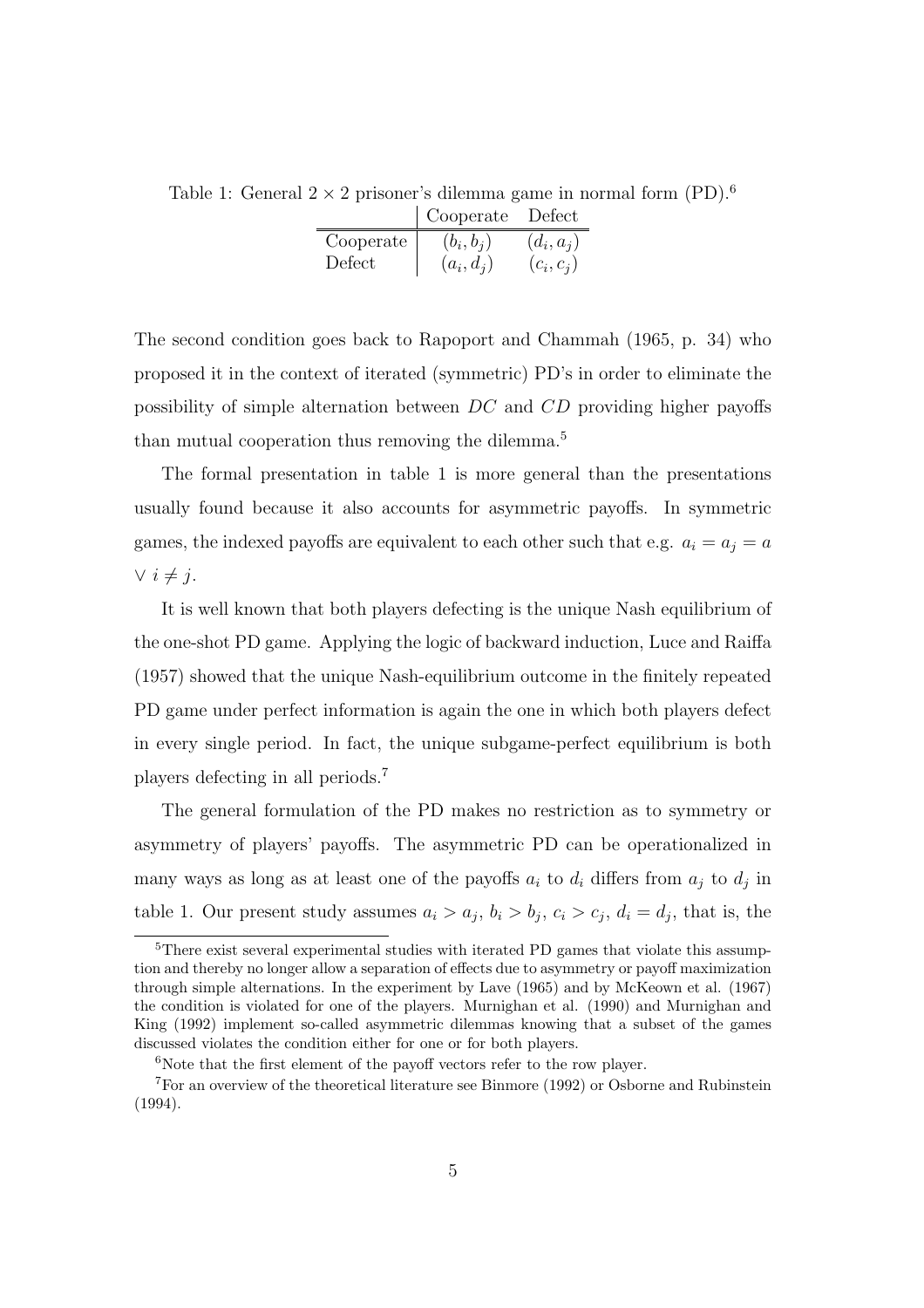payoffs of player j are  $2/3$  of the payoffs of player i. The parameters are given in table 2.

|              | HIGH        |        |  |  |
|--------------|-------------|--------|--|--|
|              | Cooperate   | Defect |  |  |
| Cooperate    | (12,12)     | (0,18) |  |  |
| Defect       | (18,0)      | (6,6)  |  |  |
|              | LOW         |        |  |  |
|              | Cooperate   | Defect |  |  |
| Cooperate    | (8,8)       | (0,12) |  |  |
| Defect       | (12,0)      | (4,4)  |  |  |
|              | <b>ASYM</b> |        |  |  |
|              | Cooperate   | Defect |  |  |
| Cooperate    | (12,8)      | (0,12) |  |  |
| $\rm Defect$ | (18,0)      | (6,4)  |  |  |
|              |             |        |  |  |

Table 2: Experimental parameters.

# 3 Experimental Research on Symmetric and Asymmetric PDs

Almost all studies investigating the PD analyze symmetric situations and only few studies are devoted to asymmetric settings. In the following subsection, we first refer to some relevant experimental work on symmetric PDs. In subsection 3.2, we will give an overview of the experimental literature on asymmetric PD games.

## 3.1 Experimental Research on Symmetric PDs

Rapoport and Chammah (1965) conducted a series of laboratory experiments in which participants played a PD game repeated over 300 periods. Depending on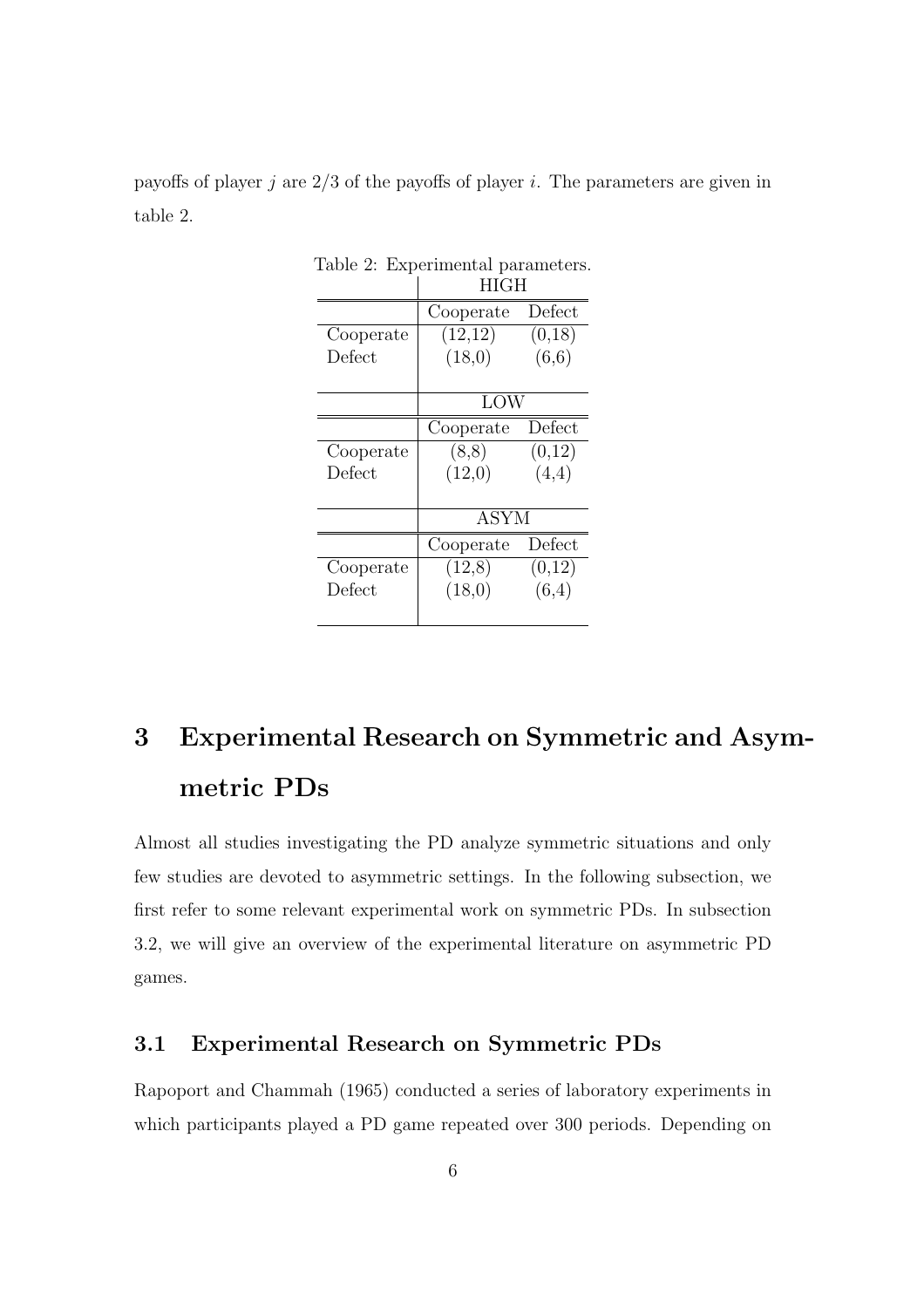the parameters of the game, overall cooperation rates varied between 26.8 and 77.4%. The authors found mutual cooperation in 53% of all dyads and more than 23% in the last 25 periods. Mutual defection took place in 17% of the dyads. Cooperation in the first period varied between 45 and 70% decreasing in the second period to 35 - 65%. Inquiring into the dynamics of the decision process, Rapoport and Chammah found cooperation waning in the first half of the experiment. Thereafter, cooperation increased to roughly the level at the beginning of the experiment with mutual cooperation rising steadily. The authors attribute this phenomenon to the fact that "Learning goes both ways in Prisoner's Dilemma. First the subjects learn not to trust each other; then they learn to trust each other" (p. 201).

Studies on the PD with a much lower number of periods and restart effects show that average cooperation levels start relatively high between 40%-60%; and then gradually decline over time.

Selten and Stoecker (1986) investigated behavior in a prisoner's dilemma game where 35 participants played 25 supergames consisting of a ten-period PD in stranger design.<sup>8</sup> The most common pattern of behavior was initial periods of mutual cooperation followed by an initial defection that was then followed by noncooperation in the remaining periods. The authors also find players exhibiting end effect play. The end effect is defined as at least four consecutive periods of mutual cooperation with no further cooperation following the first defection thereafter. A very striking result is the emergence of the first defection. Players start to defect earlier and earlier in subsequent supergames so that cooperation unravels from the end.<sup>9</sup>

Andreoni and Miller (1993) analyze a 10-period PD in partner design repeated 20 times with changing the co-player each repetition.<sup>10</sup> They also study how

<sup>8</sup>Parameters are  $a_i = a_j = 145$ ,  $b_i = b_j = 60$ ,  $c_i = c_j = 10$ ,  $d_i = d_j = -50$ .

<sup>9</sup>For an extensive discussion of the paper see Roth (1995).

<sup>&</sup>lt;sup>10</sup>Parameters are  $a_i = a_j = 12$ ,  $b_i = b_j = 7$ ,  $c_i = c_j = 4$ ,  $d_i = d_j = 0$ .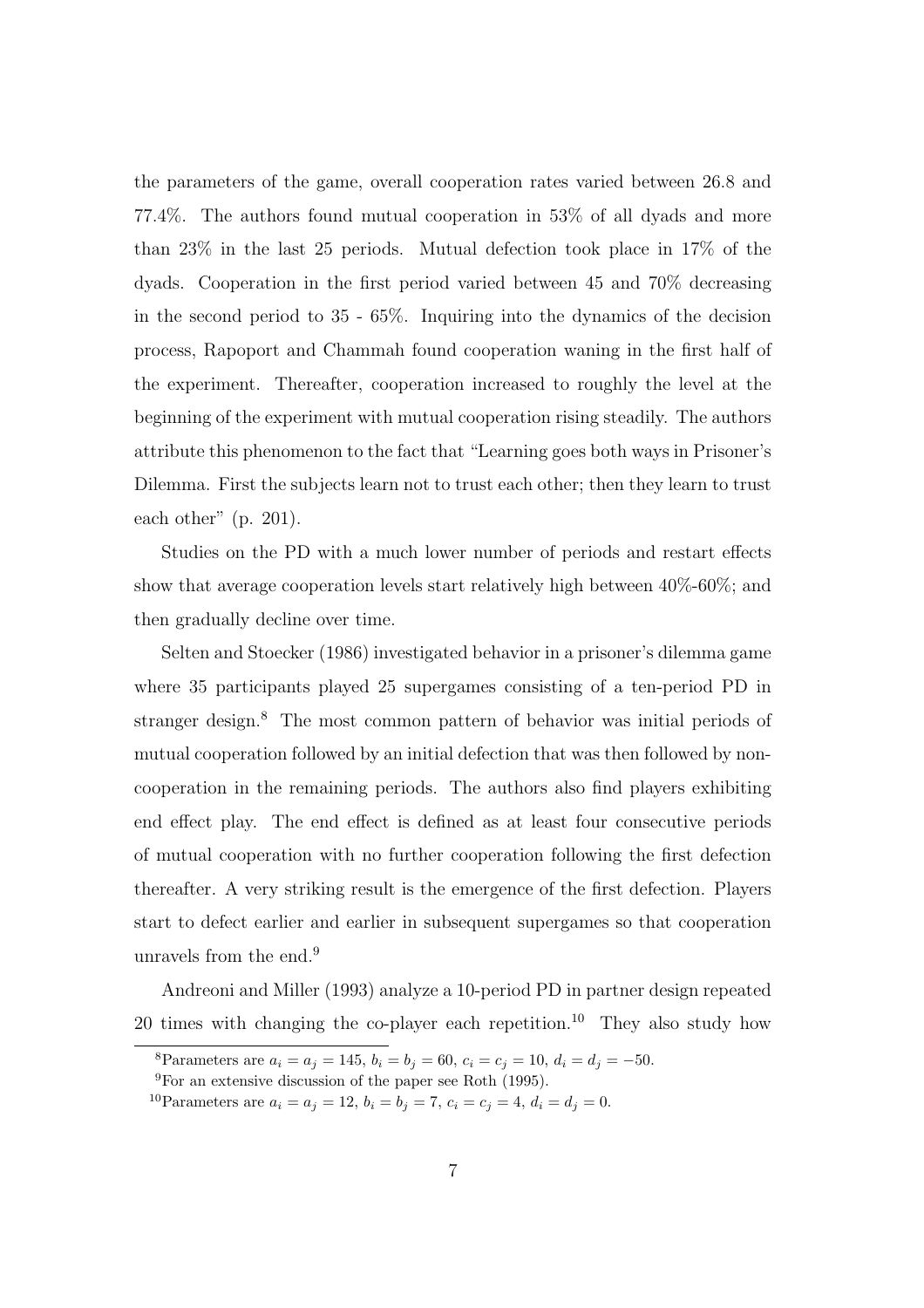people behave if they have a  $50/50$  chance to meet a computer player playing a tit-for-tat strategy. Average cooperation rates start relatively high at around 60% and subsequently decrease until a sharp end effect is observed. Looking at the first period of defection over the 20 supergames there is a clear tendency for cooperation to last until later periods.

Maier-Rigaud and Apesteguia (2006) analyze a 20-period PD in partner design.<sup>11</sup> Average cooperation started at almost  $70\%$  and declined to below  $30\%$ in the first three periods. It rose to approximately 60% and then declined more or less steadily throughout the game to approximately 20% in the last period. Overall cooperation was 33%.

For surveys of the experimental literature on symmetric PD games, see Lave (1965), Rapoport and Chammah (1965), Oskamp (1971), Roth and Murnighan (1978), Roth (1995) and Ledyard (1995).

Despite the high number and large variation in experiments implementing the symmetric PD game our results are generally in line with the cooperation rates, the development of cooperation and the end game behavior found in that literature.

## 3.2 Experimental Research on Asymmetric PDs

There is only a small literature on asymmetric PD games exhibiting a substantial variation in experimental conditions.<sup>12</sup>

Schellenberg (1964) ran symmetric and asymmetric experiments.<sup>13</sup> Two series of experiments of 20 periods each were conducted where participants were rewarded by course credit.

<sup>&</sup>lt;sup>11</sup>Parameters are  $a_i = a_j = 400$ ,  $b_i = b_j = 300$ ,  $c_i = c_j = 100$ ,  $d_i = d_j = 0$ .

<sup>&</sup>lt;sup>12</sup>The first PD experiment by Flood and Dresher (c.f. Flood  $(1958)$ ) assumed asymmetry in the diagonal and in d, i.e.  $b_i \neq b_j$ ,  $c_i \neq c_j$ ,  $d_i \neq d_j$ , but  $a_i = a_j$ , i.e.  $a_i = a_j = -1$ ,  $b_i = 0.5$ ,  $b_j = 1, c_i = 0, c_j = 0.5, d_i = 1, d_j = 2.$ 

<sup>&</sup>lt;sup>13</sup>Parameters are  $a_i = a_j = 5$ ,  $b_i = b_j = 3$ ,  $c_i = c_j = 1$ ,  $d_i = d_j = 0$  in the symmetric treatment. Asymmetry was obtained by multiplying the payoffs of one of the players by two, i.e.  $a_i = 10, a_j = 5, b_i = 6, b_j = 3, c_i = 2, c_j = 1, d_i = d_j = 0.$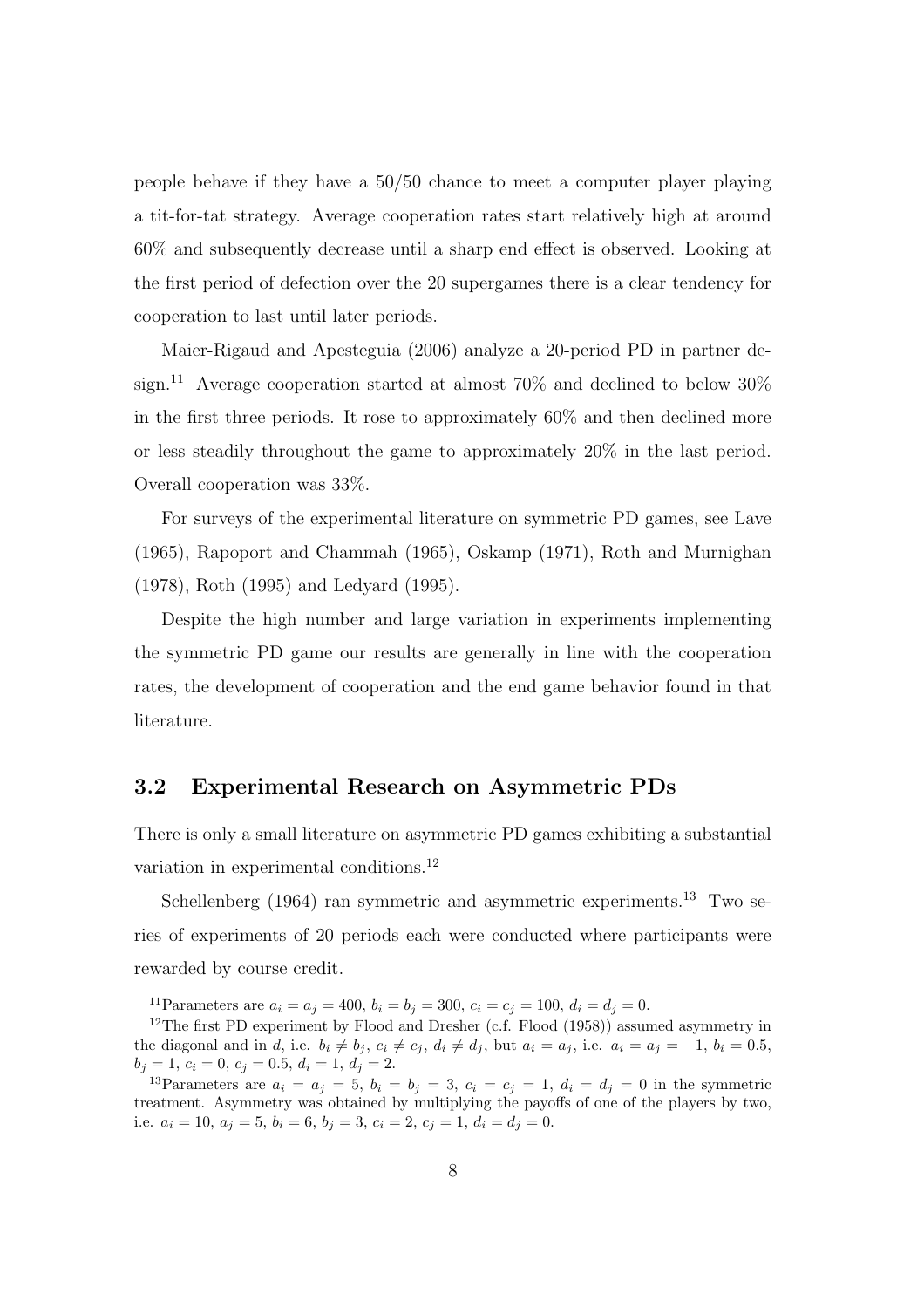In the first series of experiments, participants played against "stooges" that either followed an initially cooperative and increasingly non-cooperative strategy or an initially non-cooperative and increasingly cooperative strategy. The main finding based on the first series of experiments is that participants are more cooperative in the high-type player role and less cooperative in the low-type player role in the asymmetric game, the symmetric baseline game yielding cooperation rates in-between. In the series of experiments where no "stooges" were used Schellenberg did not find higher cooperation rates for high-type players. Schellenberg explains this interaction effect by the low cooperation of low-type players compared to the baseline. The second series of experiments did not yield statistically significant differences between symmetric and asymmetric games.

Sheposh and Gallo (1973) ran symmetric and asymmetric experiments.<sup>14</sup> Participants played for real money. The authors hypothesized cooperation in the asymmetric treatment to be less than in the symmetric treatment. In particular, low levels of cooperation were expected from participants with lower payoffs as minimal cooperative play is the only option to minimize payoff disparity.

80 participants played the game for 50 periods with feedback information on payoffs in each period.

The asymmetric game produced less cooperative behavior than the symmetric game  $(31.1\%$  vs.  $39.2\%)$ . Low-type players cooperated significantly less than high-type players  $(25.1\% \text{ vs. } 37.1\%).$ 

The authors then conducted a data analysis in terms of the conditional probabilities of one player's response in a given period as a function of the other player's choice in the preceding period. Were participants concerned with relative outcomes and did they try to avoid being surpassed by the other player? The smaller amount of cooperation in the asymmetric treatment was attributable to the sig-

<sup>&</sup>lt;sup>14</sup>The parameters in the symmetric treatments are  $a_i = a_j = 5$ ,  $b_i = b_j = 4$ ,  $c_i = c_j = 1(-2)$ ,  $d_i = d_j = 0(-3)$ . Asymmetry was obtained by multiplying the payoffs of one of the players by three, i.e.  $a_i = 5$ ,  $a_j = 15$ ,  $b_i = 4$ ,  $b_j = 12$ ,  $c_i = 1(-2)$ ,  $c_j = 3(-6)$ ,  $d_i = 0(-3)$ ,  $d_j = 0(-9)$ .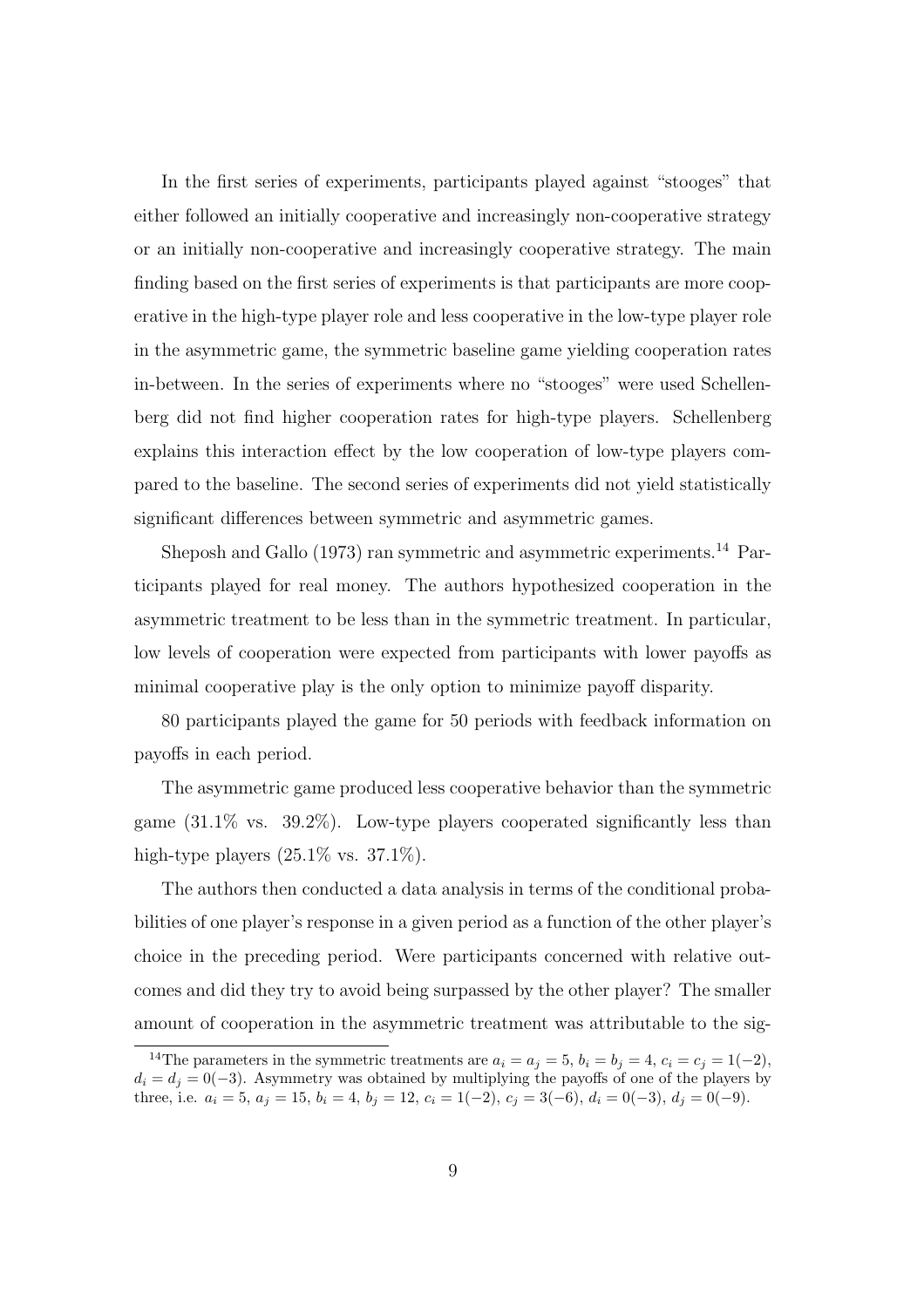nificantly lower proportion of cooperative moves by participants in the low-type position. Sheposh and Gallo's tentative interpretation is that participants' concern centered on the relative payoff rather than absolute personal gain. Low-type players consequently avoided cooperative play in order to reduce other's actual payoffs. Participants were less concerned with the notion of increasing their own payoffs than with redressing the imbalance caused by the asymmetrical structure of the game.<sup>15</sup>

Talley (1974) conducted several experiments with 168 participants each under various combinations of asymmetry and information. Asymmetry was created as in Sheposh and Gallo (1973) by multiplying the payoffs of one of the players by three. Treatments varied also with respect to information concerning others' payoffs, i.e. symmetry or asymmetry was not always known. Results indicated that full information enhanced cooperation in the symmetric games, while it reduced cooperation in the asymmetric games. In particular, lower overall cooperation in the asymmetric game was attributable to lower amounts of cooperation by low-type players.

Croson (1999) compared behavior in a symmetric and an asymmetric PD game. 80 participants were divided into 4 treatments, two of them involving a regular symmetric PD game and two an asymmetric one.<sup>16</sup> Participants played 5 games each, 2 of them being the above mentioned PD games in a stranger design. Croson considers asymmetry in all cells, i.e.  $a_i > a_j$ ,  $b_i > b_j$ ,  $c_i > c_j$ ,  $d_i > d_j$ . Participants were informed about their payoffs at the end of each period and were paid at the end of the session. Cooperation in the symmetric treatment was rather

<sup>&</sup>lt;sup>15</sup>This is our reading of the paper because the claim that "subjects were concerned less with the notion of winning more money than their opponent than with the notion of preventing their opponent from surpassing them" (p. 332) is unclear. It is not clear how low-types could avoid being surpassed by high-type players without defecting. Not being surpassed is a first step for low-types on the way to higher relative profits and the two motives can therefore not be distinguished.

<sup>&</sup>lt;sup>16</sup>Parameters are  $a_i = a_j = 85$ ,  $b_i = b_j = 75$ ,  $c_i = c_j = 30$ ,  $d_i = d_j = 25$  in the symmetric and  $a_i = 95$ ,  $a_j = 75$ ,  $b_i = 85$ ,  $b_j = 65$ ,  $c_i = 40$ ,  $c_j = 20$ ,  $d_i = 35$ ,  $d_j = 15$  in the asymmetric game.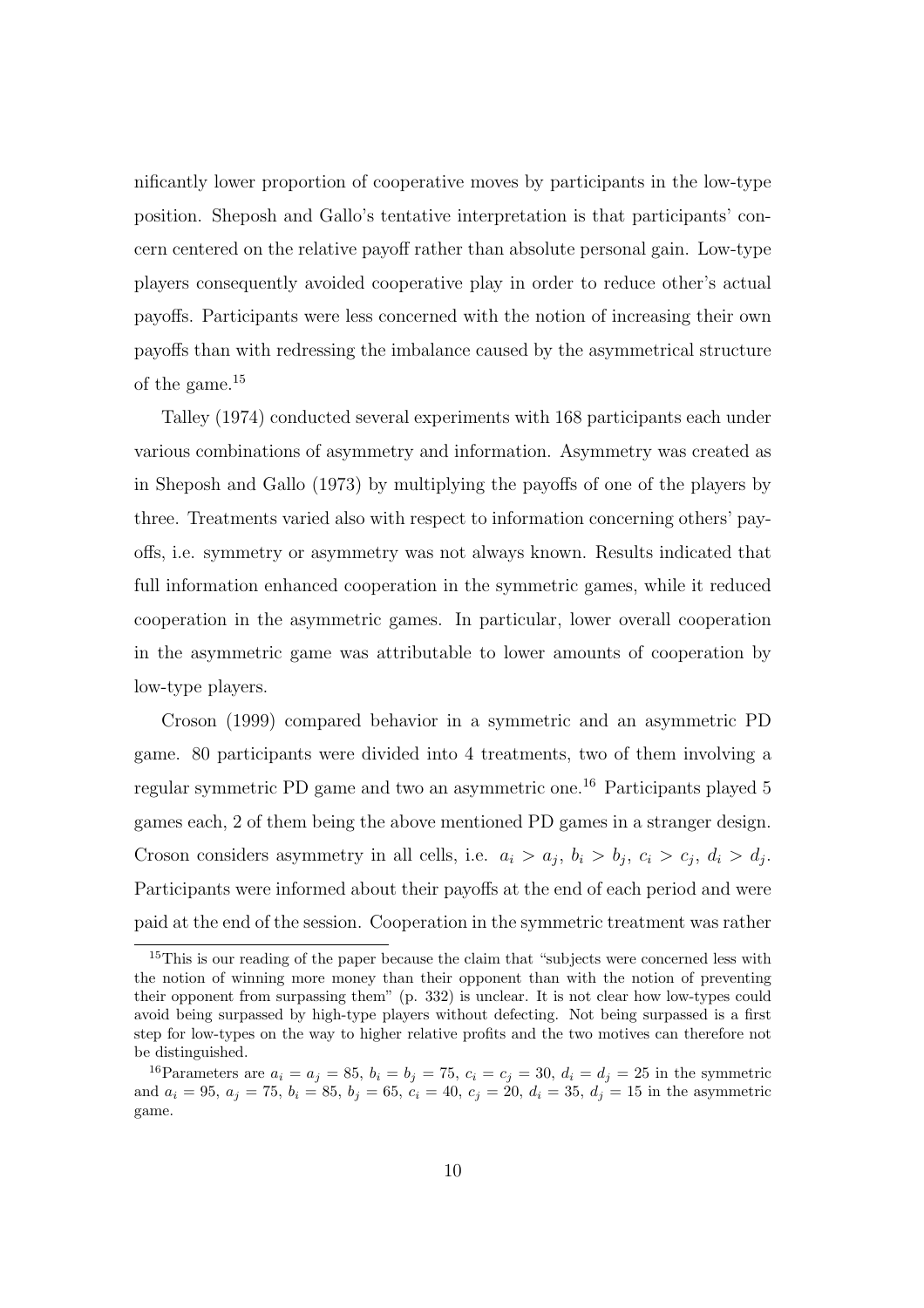high with 77.5%. Cooperation in the asymmetric treatment was lower amounting to 62.5%. There was, however, no significant difference between high-type and low-type players.

The next papers focus on asymmetry without comparison to symmetric situations.

Murnighan et al.  $(1990)^{17}$  conducted a series of asymmetric dilemma experiments only a few of which were asymmetric PD's.<sup>18</sup>

Participants in the experiment were students whose course credit depended on their performance in the game. No monetary payments were involved. Participants in three studies played in three-person groups and subsequently as individuals. They were allowed to exchange anonymous messages after the second period. The groups played the game between 8 and 20 periods, not knowing beforehand when the game would be terminated.<sup>19</sup> Based on our calculations, overall cooperation was 54%. Excluding the game where player type could not be consistently defined over all cells, low-type groups defected 45% and high-type groups 55% of the time.

In Murnighan and King (1992), nine different asymmetric dilemmas are considered only three of which fulfill the iterated PD condition and consequently are asymmetric PD games.<sup>20</sup> Participants had full information on all outcomes and communication was allowed. Based on our calculations, and aggregated over all three asymmetric PDs, cooperation rates were 64% over the first 8 periods (84%

<sup>19</sup>Note that the probabilistic nature of the game also affects the game theoretic prediction.

<sup>&</sup>lt;sup>17</sup>The experiment and the results are also reported in King and Murnighan (1988) and in Murnighan (1991).

<sup>&</sup>lt;sup>18</sup>All asymmetric PD games involved identical off-diagonal cells with  $a_i = a_j = 40$  and  $d_i = d_j = 0$ . One game implements  $b_i > b_j$ , with  $b_i = 32$  and  $b_j = 21$  but  $c_i < c_j$ , with  $c_i = 2, c_j = 19$  and the other three  $b_i > b_j$  and  $c_i > c_j$  with  $b_i, c_i = 30, 24, 24, 22, 28, 24$  and  $b_i, c_j = 28, 20, 22, 4, 24, 4$  respectively. The respective games are Game 2 and 3 from the second experiment and Game 8 from the third. The game where player type could not be consistently defined over all cells is Game 4 of the second experiment.

<sup>&</sup>lt;sup>20</sup>All three games (called HIGH/HIGH in the paper) involved identical off-diagonal cells with  $a_i = a_j = 40$  and  $d_i = d_j = 0$ . One game implements  $b_i > b_j$ , with  $b_i = 36$  and  $b_j = 24$  but  $c_i < c_j$ , with  $c_i = 18$ ,  $c_j = 20$  and the other two  $b_i > b_j$  and  $c_i > c_j$  with  $b_i, c_i = 36, 4; 36, 32$ respectively and  $b_i, c_j = 24, 20$  each time.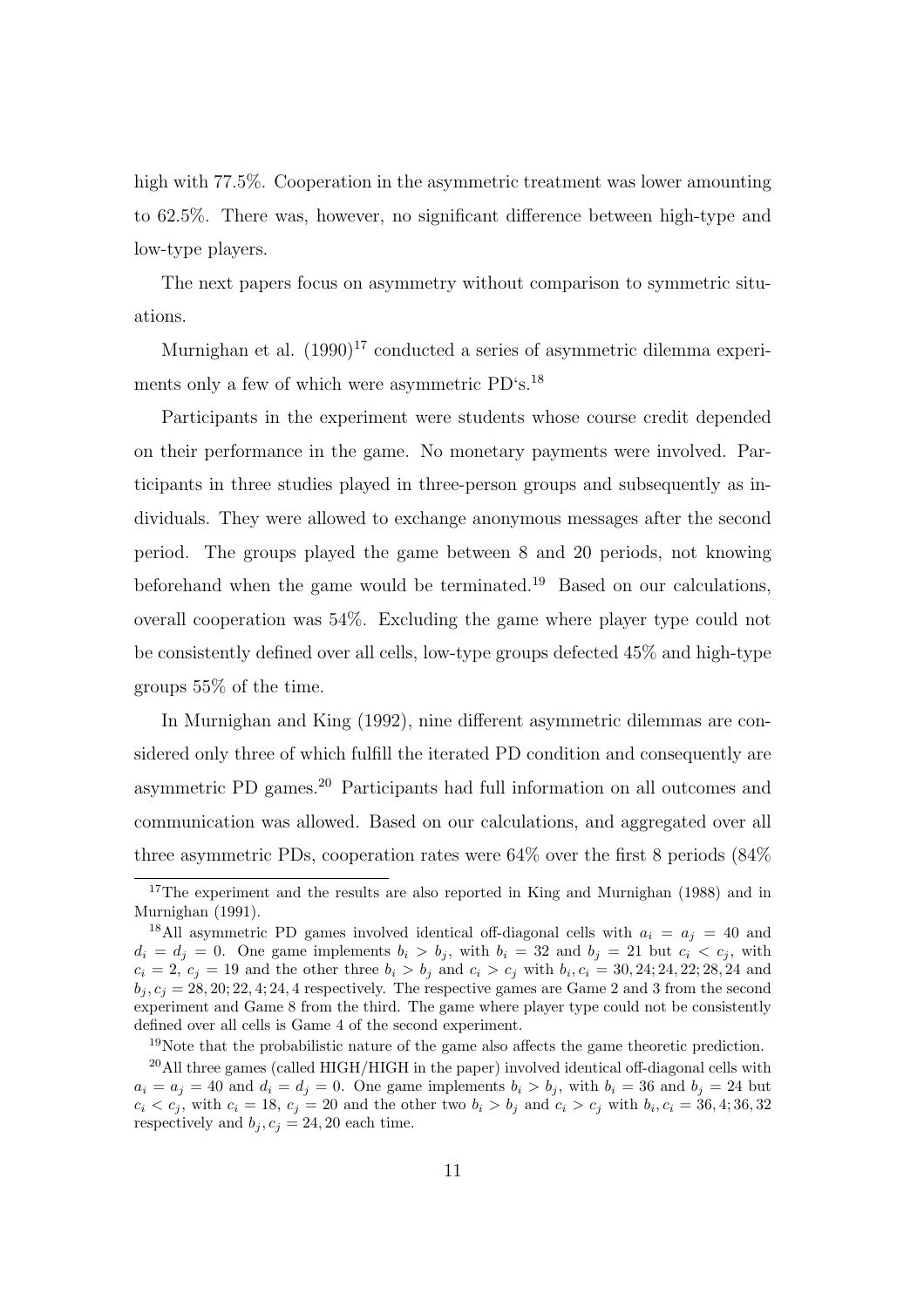if the first two periods are excluded).

In Charness et al. (2007), asymmetric PD games are discussed although the focus of the paper is on two-stage modified PD games (coordination games) consisting of a first round where players simultaneously choose binding non-negative amounts to reward the counterpart for cooperation and a second round consisting of an asymmetric PD game. Aggregate cooperation rates in the three control sessions not containing a first stage compensation mechanism are 15.8%, 17.5% and  $10.8\%$  for Game 1, 2 and 3 respectively.<sup>21</sup> Player types and pairing were randomized in each of the 25 periods of the game.

In Andreoni and Varian (1999), the first analysis of compensation mechanisms in the PD, the experiment consists of a 15-period asymmetric PD game<sup>22</sup> (in a give-some, take-some decomposition) followed by 25 periods of a two-stage modified PD game.<sup>23</sup> The aggregate cooperation rate in the relevant first  $15$ periods is 25.8%. Cooperation rates, however, differ significantly by player type. Players in the low-type position cooperate 16.7% of the time while the cooperation rate of high-types is 29.2%.

The next papers analyze asymmetric dilemma games that violate the iteration condition. Although technically not PD games, a brief discussion of the main findings is relevant to the present study given the alternation patterns observed.

Lave (1965) ran a symmetric and an asymmetric experiment where asymmetry was obtained by multiplying the payoffs of one of the players by 2.5 in case of mutual cooperation.<sup>24</sup> Participants played for 50 consecutive periods and no communication was allowed. Even though computer players were used in some

<sup>24</sup>The parameters are  $a_i = a_j = 10$ ,  $b_i = 2$ ,  $b_j = 5$ ,  $c_i = c_j = -3$ ,  $d_i = d_j = -5$ .

<sup>&</sup>lt;sup>21</sup>The parameters are  $a_i = 52$ ,  $a_j = 60$ ,  $b_i = 40$ ,  $b_j = 52$ ,  $c_i = 28$ ,  $c_j = 24$  and  $d_i = d_j = 8$ for Game 1,  $a_i = 40$ ,  $a_j = 60$ ,  $b_i = 32$ ,  $b_j = 52$ ,  $c_i = 20$ ,  $c_j = 24$ ,  $d_i = 4$  and  $d_j = 8$  for Game 2 and  $a_i = 52$ ,  $a_j = 44$ ,  $b_i = 44$ ,  $b_j = 36$ ,  $c_i = 32$ ,  $c_j = 28$ ,  $d_i = 8$  and  $d_j = 0$  for Game 3.

<sup>&</sup>lt;sup>22</sup>The parameters are  $a_i = 9$ ,  $a_j = 11$ ,  $b_i = 6$ ,  $b_j = 7$ ,  $c_i = 3$ ,  $c_j = 4$  and  $d_i = d_j = 0$ .

 $23$ Note that the end of the game was presented as probabilistic (15-25 periods) in the instructions, thereby affecting the game theoretic predictions. Furthermore, players were rematched every period.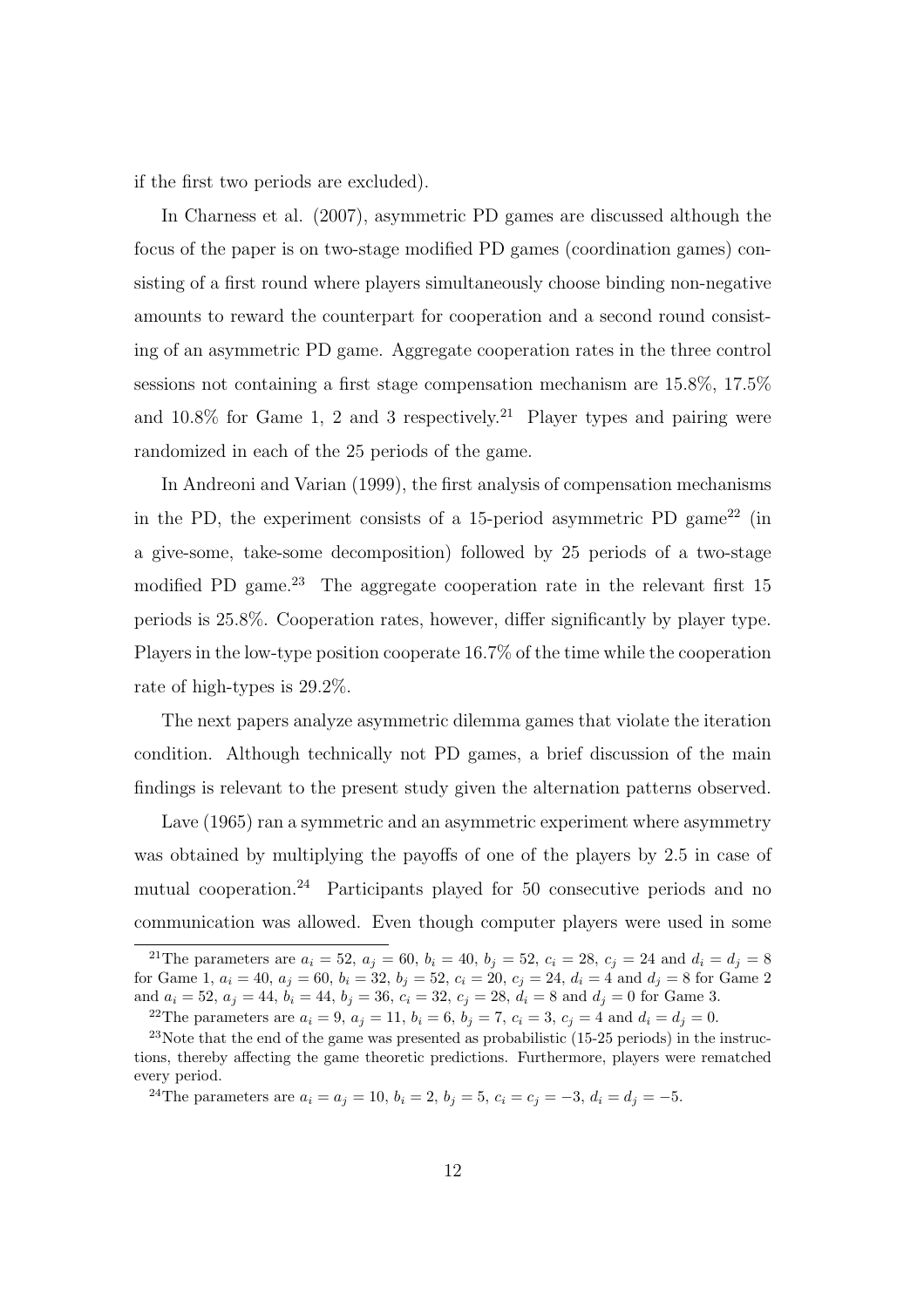of the treatments, participants were paired with each other in the asymmetric sessions. Lave found a decline of cooperation from 57.5% to 50% when comparing the symmetric with the asymmetric treatment.

Analyzing individual behavior, Lave observed three cooperation strategy patterns. In the first one, participants stayed with the CC pattern and were not concerned about asymmetry. In the second pattern, participants alternated between CD and DC to get an expected value of 2.5 each. Finally, one pair settled on the optimal way of gaining equal payoffs: they played CC for five periods and DC in the sixth period achieving an expected value of  $\frac{10}{3}$ . In most cases, however, participants apparently failed to understand each others' signals and had great difficulties to settle on some stable cooperation strategy. Lave read participants' choices as being concerned about equal payoffs. They tried to achieve equality even though they had to pay a great deal of money to do so.<sup>25</sup> With costly unilateral defection  $(d < 0)$ , and asymmetry in the CC cell  $(b_i > b_i)$ , alternating patterns became very salient for participants concerned about equal payoffs.

According to the global summary of results in Murnighan et al. (1990), in particular taking into account the 10 additional games not being PD's, participants rarely fell into a deficient series of non-cooperative outcomes. They instead used the off-diagonal payoffs to increase the outcome of the low player by simple or complex patterns of alternation. They implemented what Pruitt (1981) termed "integrative solutions". The low-type player  $j$  chose cooperatively most of the time, yet defecting regularly. This was tolerated by the high-type player  $i$  who chose cooperatively in every period. Thus, they jointly gained more than they would otherwise have been able to had they decided competitively. Murnighan (1991) states that arriving at complex alternation patterns requires a series of cognitive discoveries. Players that do not loose much if both players defect must first discover their "power" and realize how to use it to increase their payoffs.

 $^{25}$ That participants in experiments may be willing to do so has also been shown by Güth et al. (2003).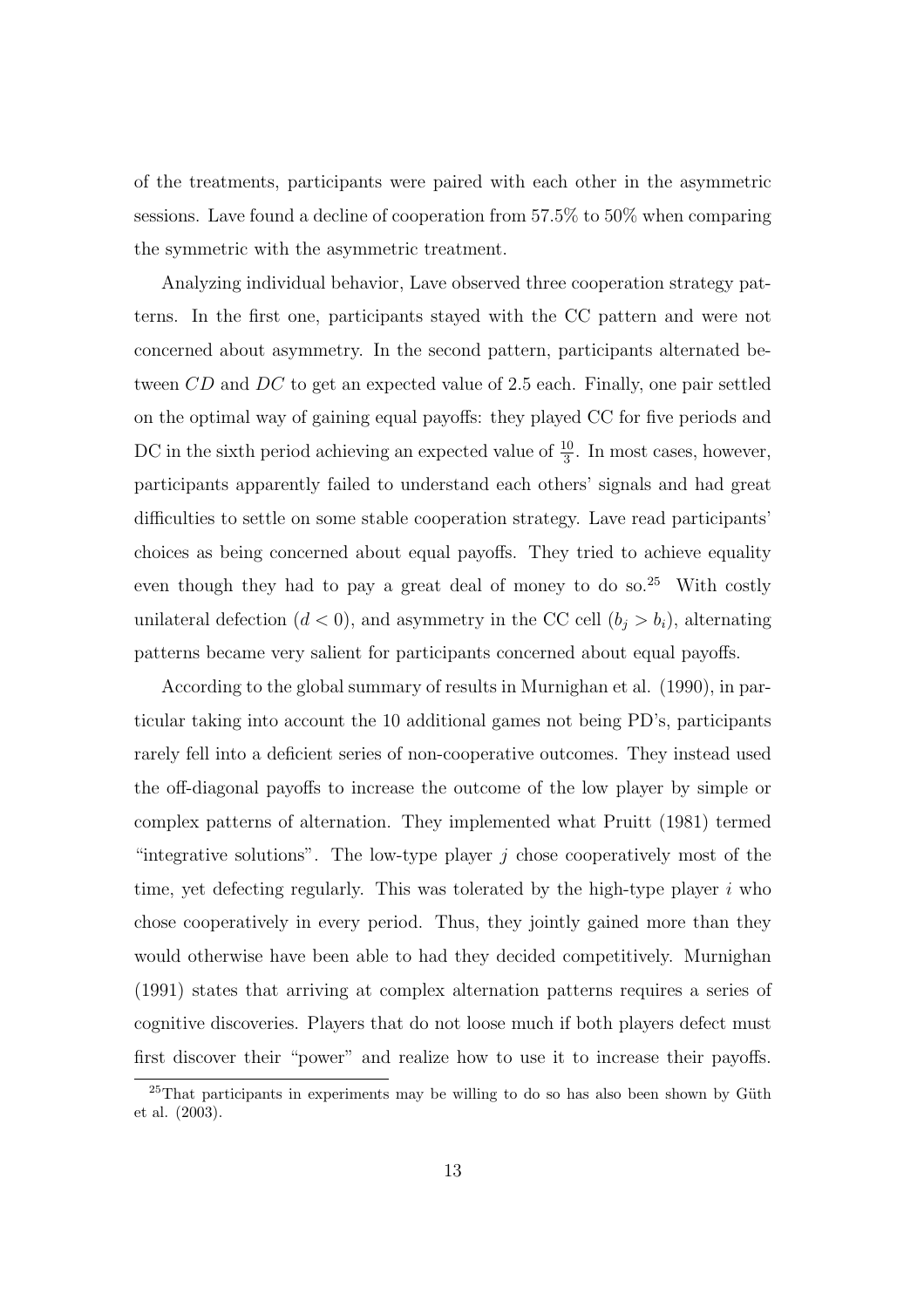If they succeed to establish such a pattern of complex alternation they also establish less temptation for either player to defect because they both would loose. Implementing complex integrative solutions was certainly facilitated by allowing players to communicate. This was further corroborated by Murnighan and King (1992), who found that cooperation was rare when communication was not allowed. Providing bargainers with information on possible strategies was clearly important for evoking alternations. Discovering complex alternation schemes was difficult. Once discovered and implemented, complex alternation was stable. Defections were rare compared to mutual cooperation.

McKeown et al. (1967) conducted an experiment operationalizing asymmetry in all but the CC cell, with  $a_i > a_j$ ,  $b_i = b_j$ ,  $c_i > c_j$ ,  $d_i > d_j$ .<sup>26</sup> Participants received feedback on the scores of every single period but did not get a cumulative score. Participation in the experiment fulfilled course requirement, thus no monetary payments were involved. Participants first played in the low-type position and then in the high-type position against a dummy over 100 trials. It was stressed in the instructions that they were playing in the weaker/stronger position. Their analysis showed that when participants are in the role of the low-type player, they are significantly more cooperative than in the role of the high-type player. Given that payoffs in the CC cell remain the same, such a result could also be explained by the fact that DD results in higher relative payoffs for the high-type player. In addition, the low- and high-type position was switched during the game, rendering complex patterns unnecessary to recalibrate outcomes.

Overall the number of asymmetric PD games analyzed experimentally is extremely limited. Most studies do not establish symmetric benchmarks, suffer from insufficient independent observations or involve pre-programmed strategies

<sup>&</sup>lt;sup>26</sup>The parameters are  $a_i = 110$ ,  $a_j = 200$ ,  $b_i = b_j = 100$ ,  $ci = -150$ ,  $c_j = 50$ ,  $d_i = -200$ ,  $d_j = 20$ . Note that for consistency, we reversed the labels of player i and j. In McKeown et al. (1967) the i player was the low-type player.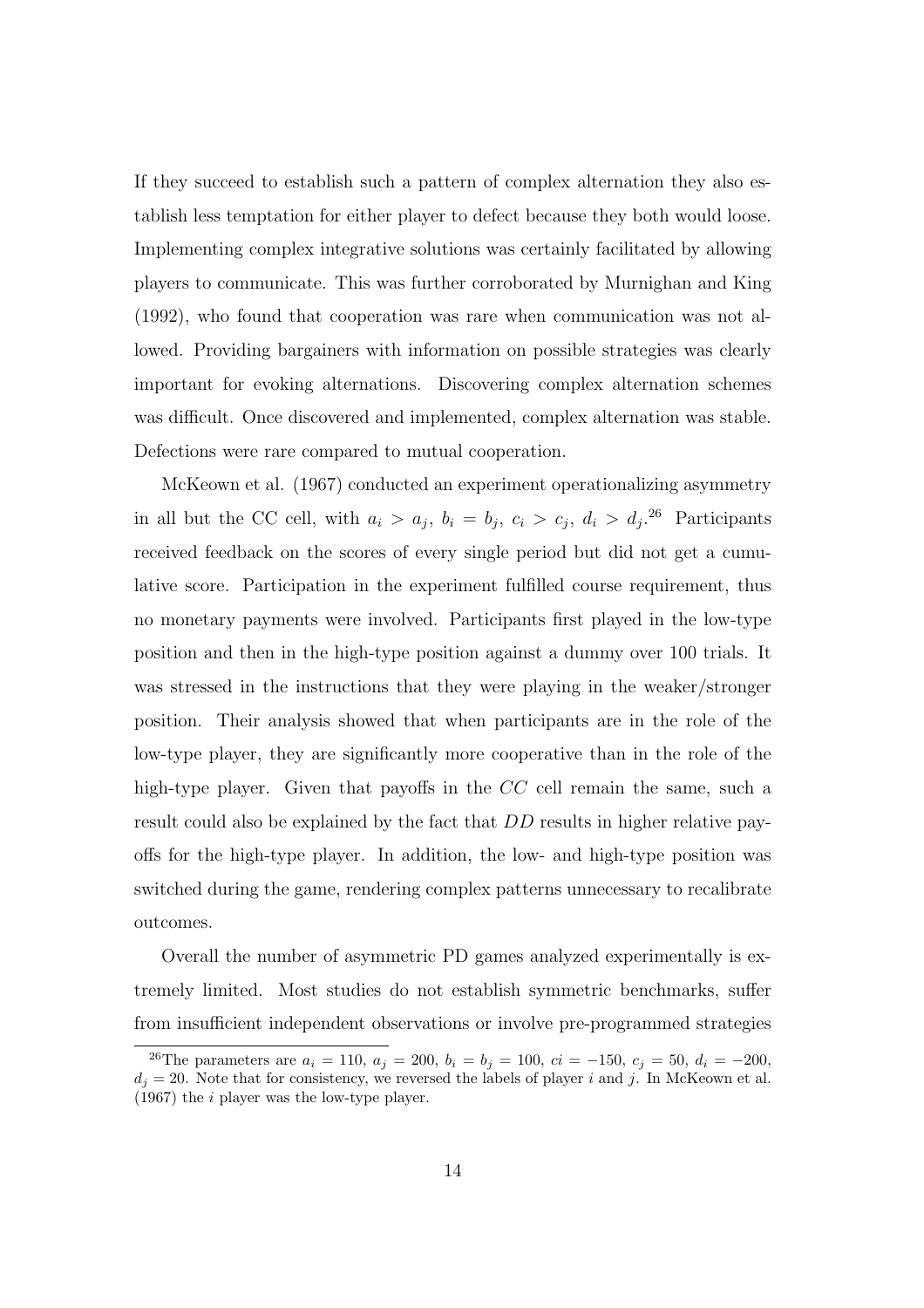rendering general conclusions on the effects of asymmetry difficult. The following section presents a comprehensive experimental design aimed at systematically comparing behavior in a symmetric and an asymmetric PD setting.

# 4 Experimental Design

Our experiment is based on a  $3 \times 1$  design running two symmetric (SYM) payoff treatments (HIGH) and (LOW) and one asymmetric treatment (ASYM). See table 2 for the payoffs chosen in our design.<sup>27</sup> HIGH is the normal form game already studied by Pruitt (1967) and Pruitt (1970) with  $a_i = a_j = 18$ ,  $b_i = b_j =$ 12,  $c_i = c_j = 6$ , and  $d_i = d_j = 0$ . LOW is characterized by generally lower payoffs with  $a_i = a_j = 12$ ,  $b_i = b_j = 8$ ,  $c_i = c_j = 4$ , and  $d_i = d_j = 0$ .

In both treatments,  $b = 2c$ , and  $a = 3c$ . Moreover,  $\frac{a_{HIGH}}{a_{LOW}} = \frac{b_{HIGH}}{b_{LOW}}$  $\frac{b_{HIGH}}{b_{LOW}} = \frac{c_{HIGH}}{c_{LOW}}$  $\frac{c_{HIGH}}{c_{LOW}} =$ 3  $\frac{3}{2}$ . ASYM is the asymmetric game where player *i* (player *j*) has the same payoffs as both players have in HIGH (LOW). In that sense, ASYM is a composition of both symmetric games.

The experiment was conducted at the Experimental Laboratory of the University of Bonn. It was programmed in z-Tree (Fischbacher (1999)) using a modified version of the program by Maier-Rigaud and Apesteguia (2006). At the beginning of each session, participants were randomly assigned to one of the 18 computer terminals. Before the session started, participants first had to read the instructions (see Appendix B), and then had to answer test questions to check if they understood the game they were about to participate in (see Appendix C). The experiment was started once all participants had correctly answered all test questions. On the decision screen participants could see the game in normal form, that is the two choice options A and B, their own highlighted payoffs and the payoffs of their counterpart (see Appendix B). Feedback information on own

 $^{27}$ In all experiments we used the neutral labels A and B, instead of cooperate and defect and the requirements for iterated PD's were satisfied (equation 2 above).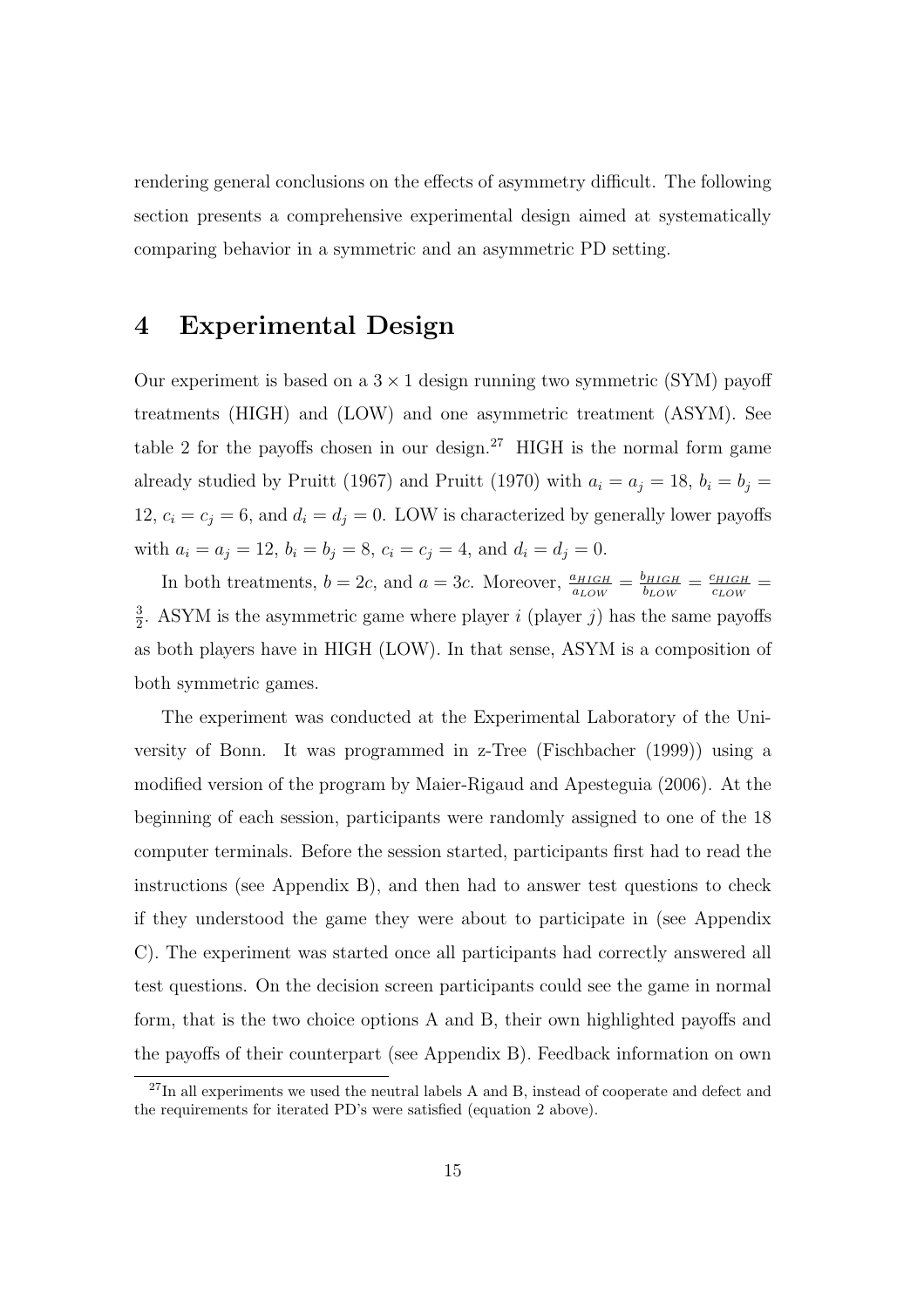choice, choice of the other, period, remaining periods and payoff in the period as well as total payoff was given after every period. At the end of the experiment participants had to give reasons for their decisions in a questionnaire (see Appendix D).

In all treatments, it was common knowledge that participants played the same game against the same opponent for 40 periods. In each treatment, we had nine independent observations.<sup>28</sup> We chose 40 periods in partner design to enable the development of cooperation over time. In particular, we wanted to study whether asymmetry continues to be relevant in later periods of the game or whether it can be viewed as an initial complication loosing importance over time.

A total of  $2 \times 9 \times 3 = 54$  students mainly majoring in law or economics participated in the experiment. The experiment took 40 minutes on average. Taler (the experimental currency) were transformed into Euro at the exchange rate of 1 Taler =  $\epsilon 0.04^{29}$  The average payoff over all treatments was  $\epsilon 12.44^{30}$ 

# 5 Results

### 5.1 Cooperation Rates over Time

Over all periods, we observe 70.00% cooperation in LOW, 59.17% in HIGH and 38.75% in ASYM. We found unstable patterns of cooperation and defection until roughly period 10 with cooperation in ASYM declining to 15%. Cooperation then stabilizes at a rather high level of about 80% in LOW, and 65% in HIGH. In ASYM, cooperation gradually rises to about 55% until period 33. In all treat-

<sup>&</sup>lt;sup>28</sup>Throughout the paper, the two players playing together over the 40 periods are also termed a dyad or a group.

<sup>&</sup>lt;sup>29</sup>At the time the experiment was run  $\epsilon$ 1 roughly corresponded with \$1. Purchasing power was, however, higher.

<sup>&</sup>lt;sup>30</sup>Average payoffs range from  $\epsilon$ 10.92 in LOW,  $\epsilon$ 11.06 in ASYM to  $\epsilon$ 15.33 in HIGH. Lowtype players received on average  $\epsilon$ 9.28 and high-types  $\epsilon$ 12.85. In comparison to payoffs under mutual cooperation low-types achieved 72.5% and high-types 66.9% compared to 85.3% in LOW and 79.8% in HIGH.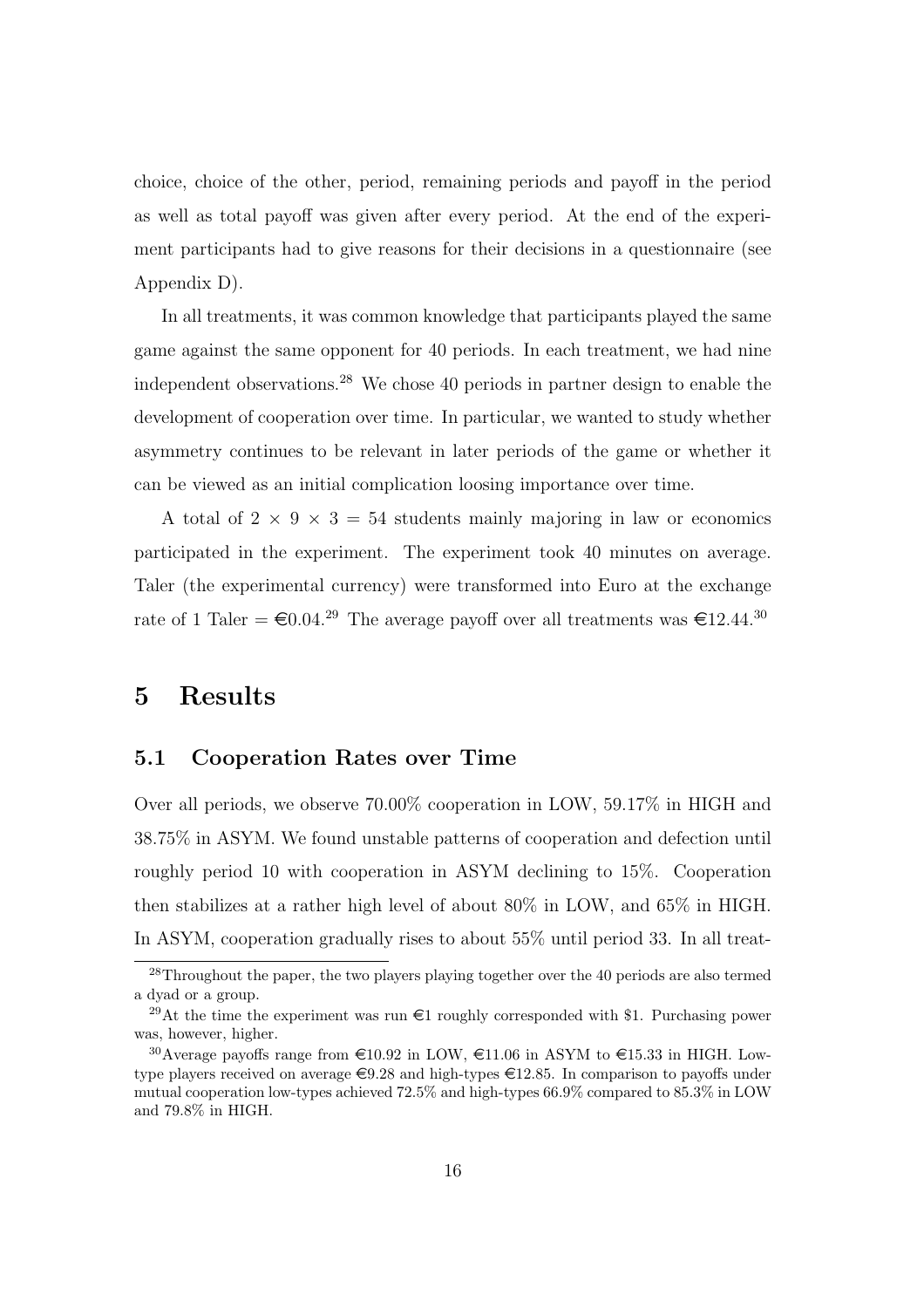ments, we see an end effect starting in period 38 (see figure 1).



Aggregated over all treatments  $(3 \times 9 = 27$  independent observations), cooperation amounts to 61.11% in period 1, declining to 42.59% in period 2. After period 8, cooperation recovers and varies around 60% until period 38. In the last two periods, we observe the well-known end-game effect.

Appendix A gives a detailed account of all dyads in all three treatments. Stability of cooperation is higher in the symmetric treatments (HIGH and LOW) than in ASYM. Long-lasting cooperating dyads are characterized by long ranges on the CC-line, i.e. on the x-axis. The stability of the cooperation rate in LOW from period 16 to 37 in figure 1 is due to polarization. Appendix A shows that these periods are characterized either by mutual cooperation (7 dyads) or defection (2 dyads).

Long sequences of mutual cooperation (i.e. more than 20 periods) are extremely rare in ASYM (1 dyad). The idea that mutual cooperation is less desirable in ASYM also shows up in the answers given in the final questionnaire. As a reason for the choices made, one player for instance states: "Alternating between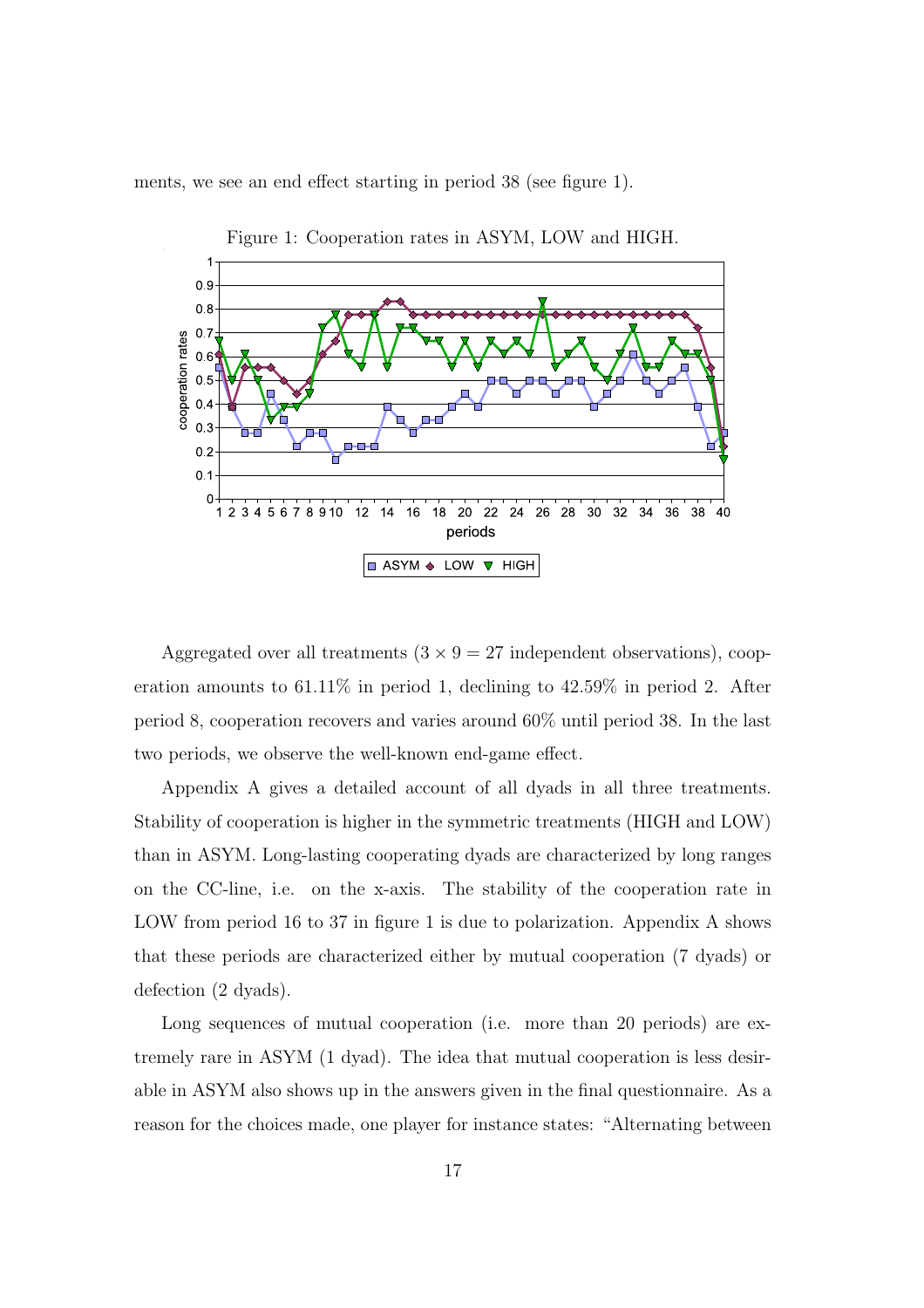A and B was the most effective decision for both players." Another participant states the goal "to maximize profits under the condition that both players receive equal payoffs".

## 5.2 Comparison of Cooperation Rates

In this subsection, we are interested in how asymmetry affects cooperation. It has been pointed out in the literature that players may try to even out the asymmetric payoff structure and aim for equal payoffs (Lave (1965), Murnighan et al. (1990), Murnighan and King (1992), and de Herdt (2003)). If this were indeed the case for both players then a complicated alternation strategy of full cooperation for the high-type player  $(i)$  and defection of the low-type player  $(j)$ on every fourth move should be observed. But even if such a complicated pattern is not observed players may (try to) alternate between cooperation and defection to get more equal payoffs than by mere cooperation and higher payoffs than by mutual defection. Such behavioral patterns would lead to lower cooperation rates in ASYM. We therefore hypothesize that asymmetry leads to lower cooperation rates.

RESULT 1: Asymmetry leads to lower cooperation rates.

SUPPORT: Pooling the data of the symmetric conditions LOW and HIGH and comparing it to ASYM, we find that cooperation rates in ASYM are substantially lower. A Mann-Whitney U test, comparing the cooperation rates in the respective 9 ASYM and 18 SYM groups results in a significant finding ( $p \leq 0.047$ ; onesided). An additional Mann-Whitney U test for a detailed comparison yields that cooperation in LOW is significantly higher than in ASYM ( $p \leq 0.047$ ; onesided).<sup>31</sup>

 $31A$  similar result is obtained using a Fisher-Pitman permutation test yielding a significant result for SYM vs. ASYM ( $p \le 0.035$ ; one-sided) and for LOW vs. ASYM ( $p \le 0.031$ ; onesided). HIGH vs. ASYM yields ( $p \leq 0.095$ ; one-sided) and no significant result is obtained comparing LOW vs. HIGH ( $p \leq 0.519$ ; two-sided). See Kaiser (2007) for a description of the Fisher-Pitman test.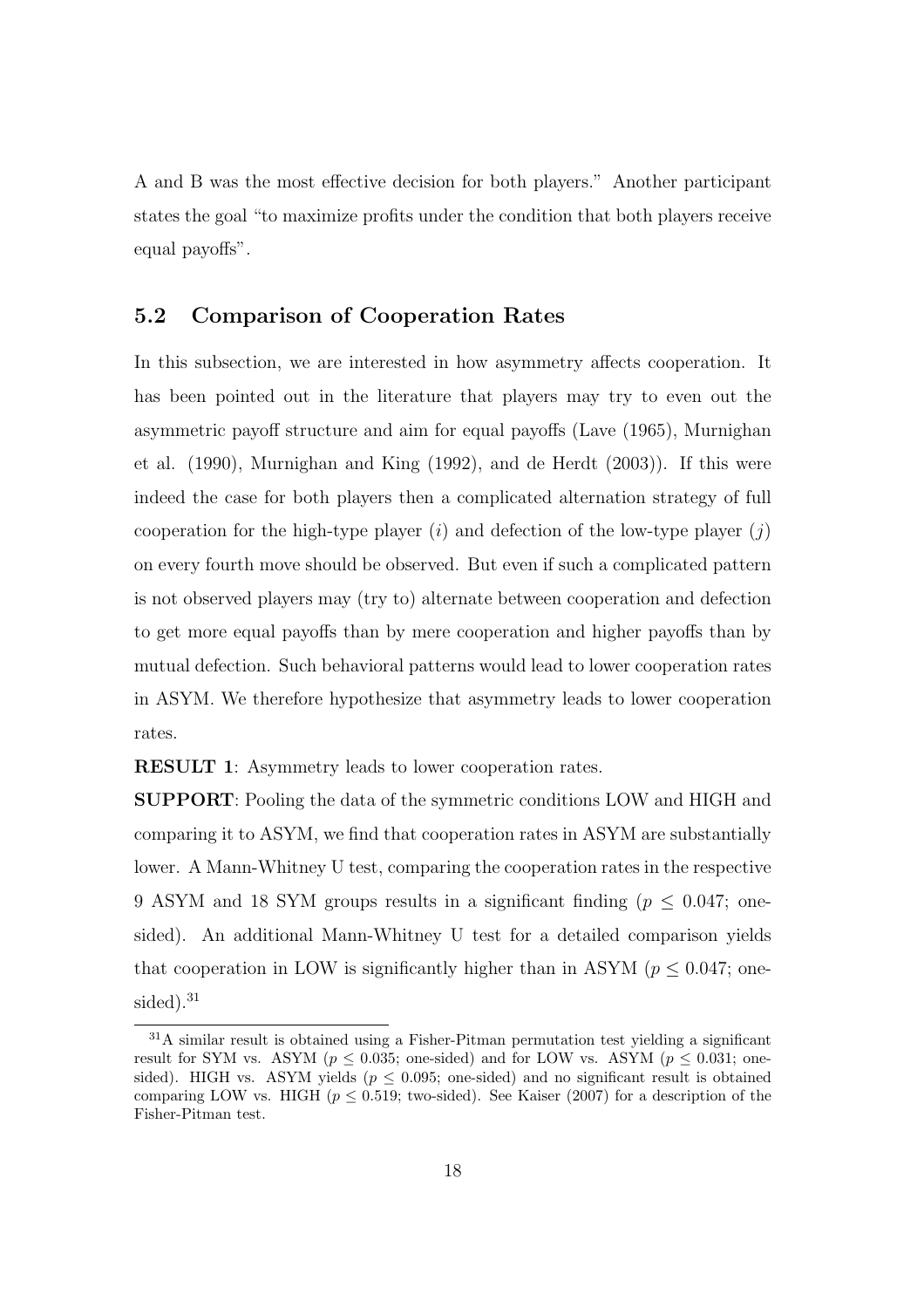| dyad | followed by    |                |                   |                  | 40th period Sum |     |
|------|----------------|----------------|-------------------|------------------|-----------------|-----|
|      | CC             |                | DС                | DD               |                 |     |
|      | $\overline{2}$ | $\overline{3}$ | $\left( 4\right)$ | $\left(5\right)$ | $6^{\circ}$     |     |
| CC   | 146            |                | 15                |                  |                 | 173 |
| CD   | 8              | 3              | 14                | 11               | 0               | 36  |
| DC   | 6              | 12             | 8                 | 17               |                 | 44  |
| DD   | 9              | 12             | 5                 | 74               |                 | 107 |
| Sum  | 169            | 34             | 42                | 106              | 9               | 360 |

Table 3: Strategic interactions in HIGH (frequencies).

## 5.3 Analysis of Dyads

Our main focus in this subsection is on in-dyad dynamics. We first investigate how mutual cooperation is affected by asymmetry and payoff structures. We then study the behavior of player types over treatments.

Strategic interactions in our three treatments are summarized in tables 5 - 3. Column 1 shows the four possible choice combinations of both players. The first letter characterizes player is choice, e.g.  $DC$  reads that player i, the hightype player in ASYM, defected  $(D)$  and player j, the low-type player in ASYM, cooperated  $(C)$ . Columns 2 - 5 display how players responded to the move in the previous period aggregated over the first 39 periods. Column 6 shows choices in the last period separately because no move followed.

Table 5 presents strategic reactions in ASYM while tables 4 and 3 deal with LOW and HIGH respectively. For instance  $CC$  is followed by  $CC$  in ASYM with a probability of 0.859 (67/78<sup>32</sup>), in LOW with a probability of 0.957 (224/234) and in HIGH with a probability of 0.849 (146/172). Although the tables are informative, they cannot be used as a basis for statistical tests as individual periods are not independent observations. All following statistical tests will therefore be

<sup>31</sup>Note that choices in each treatment sum up to 360 observations only because the two moves of both players in one period (CC, CD, DC, DD) are aggregated into one observation, e.g. we have  $40 \times 9 = 360$  aggregated choices.

 $32$ Column 7 minus column 6, e.g.  $CC : 80 - 2 = 78$ .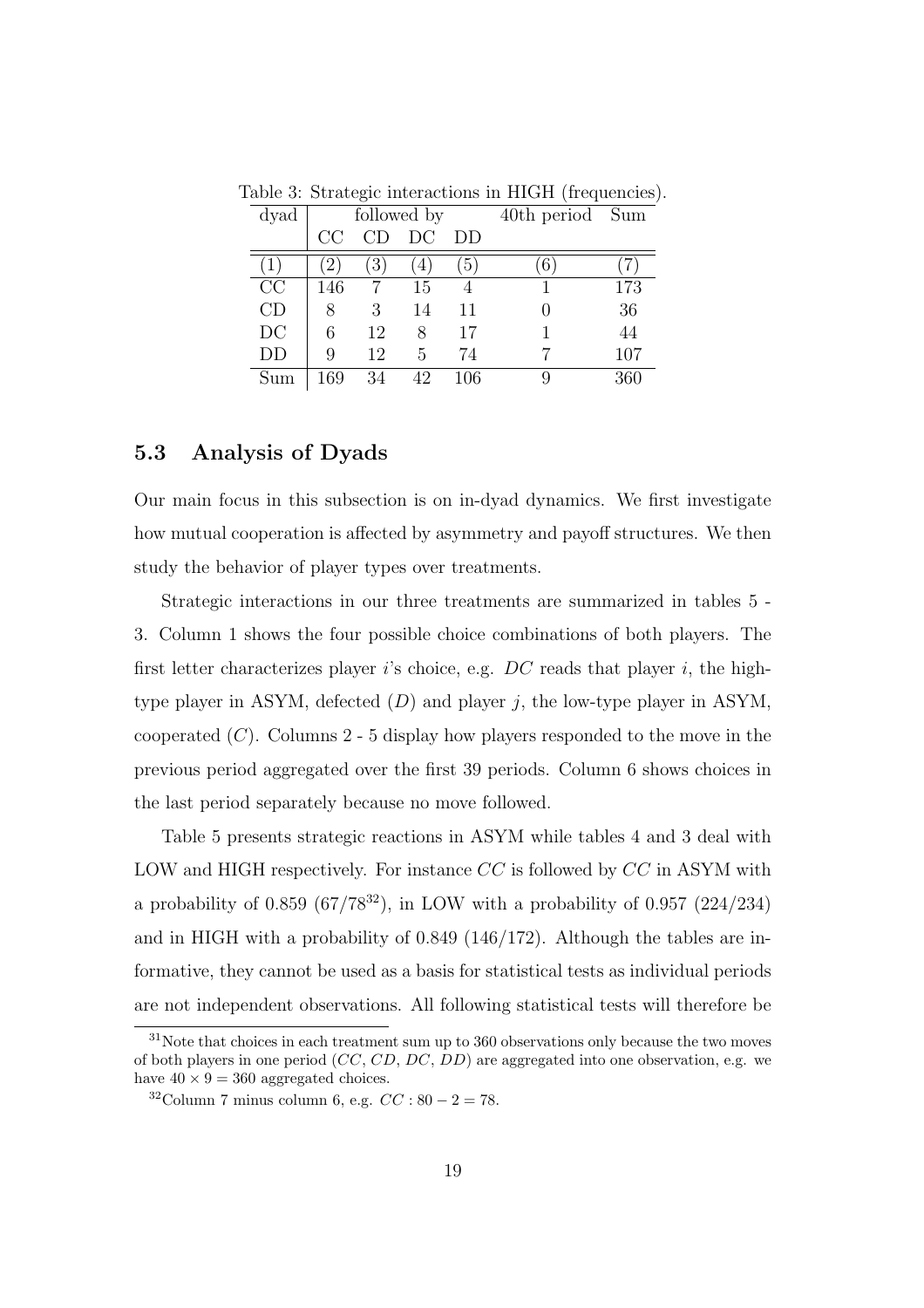| dyad | followed by    |                  |    |                  | 40th period Sum |     |
|------|----------------|------------------|----|------------------|-----------------|-----|
|      | CC             | CD               | DС | DD               |                 |     |
|      | $\overline{2}$ | $\left(3\right)$ | 4, | $\left(5\right)$ | $6^{\circ}$     |     |
| CC   | 224            |                  | 2  |                  |                 | 235 |
| CD   |                | 6                |    | 14               |                 | 23  |
| DC   | 5              |                  | 0  |                  |                 | 11  |
| DD   | 2              | 2                |    | 74               | 6               | 91  |
| Sum  | 232            | 19               | 10 | 90               | 9               | 360 |

Table 4: Strategic interactions in LOW (frequencies).

Table 5: Strategic interactions in ASYM (frequencies).

| dyad |                   | followed by      |    |                  | 40th period       | Sum |
|------|-------------------|------------------|----|------------------|-------------------|-----|
|      | CC                | CD               | DC | DD               |                   |     |
|      | $\left( 2\right)$ | $\left(3\right)$ | 4, | $\left(5\right)$ | $\left( 6\right)$ |     |
| CC   | 67                | 9                | 2  | 0                | 2                 | 80  |
| CD   | 3                 | 11               | 25 | 26               |                   | 66  |
| DC   |                   | 16               | 13 | 17               | 0                 | 53  |
| DD   | 2                 | 26               | 9  | 118              | 6                 | 161 |
| Sum  | 79                | 62               | 49 | 161              | 9                 | 360 |

based on dyad-level (independent) observations.

We first test whether asymmetry influences mutual cooperation.

RESULT 2: Symmetry has a positive effect on mutual cooperation.

SUPPORT: For this test, we compute the percentage of CC-choices in each group. We then compare the resulting 9 independent observations across treatments. The null hypothesis is that  $p(CC | SYM) = p(CC | ASYM)$ . The Mann-Whitney U test ( $p \leq 0.015$ ; one-sided) yields a significant difference in that the frequency of cooperative dyads is significantly higher in SYM than in ASYM.<sup>33</sup>

We next test whether the different payoff structures in the symmetric treatments HIGH and LOW influence mutual cooperation.

<sup>&</sup>lt;sup>33</sup>The tests for HIGH vs. ASYM and LOW vs. ASYM are  $(p \le 0.056$ ; one-sided) and  $(p \leq 0.020;$  one-sided) respectively.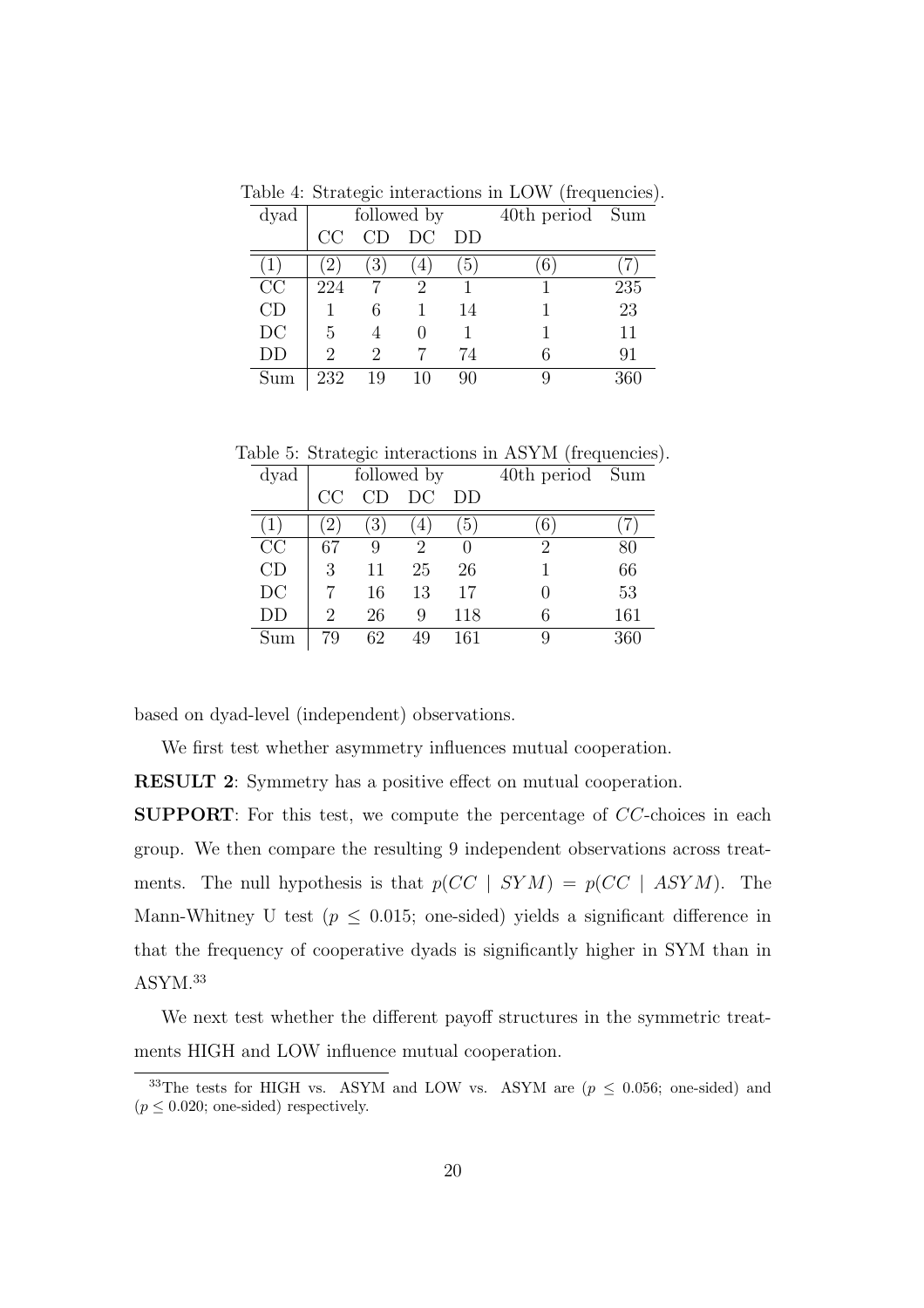RESULT 3: Differences in mutual cooperation between HIGH and LOW are not statistically significant.

**SUPPORT:** The null hypothesis is that  $p(CC \mid HIGH) = p(CC \mid LOW)$ . The Mann-Whitney U test ( $p \leq 0.245$ ; one-sided) yields no statistical difference between LOW and HIGH.

RESULT 4: Asymmetry reduces the stability of mutual cooperation.

SUPPORT: Long sequences of mutual cooperation (i.e. more than 20 periods) are extremely rare in ASYM (1 out of 9 dyads), whereas such long sequences are found 4 times in HIGH and 7 times in LOW. A Fisher exact test shows that this difference is significant ( $p \leq 0.018$ ; one-sided). There is, however, no significant difference between the symmetric treatments ( $p \leq 0.167$ ; one-sided). Again, these findings clearly indicate that symmetry matters for the stability of cooperation. RESULT 5: Mutual cooperation is more frequently followed by mutual cooperation in SYM than in ASYM.

SUPPORT: We compute for each dyad the relative frequencies of CC-moves followed by CC-moves, i.e. the left most cells in table 3 - 5 for each group. A Mann-Whitney U test comparing 18 dyads in SYM and 9 dyads in ASYM yields ( $p \leq 0.043$ ; one-sided). The same test yields ( $p \leq 0.370$ ; two-sided) comparing HIGH and LOW,  $(p \leq 0.014;$  one-sided) comparing ASYM and LOW and ( $p \leq 0.212$ ; one-sided) comparing ASYM and HIGH.<sup>34</sup> Thus, the stability of cooperation once reached is higher in SYM than in ASYM, and higher in LOW than in ASYM. No significant difference can be found between HIGH and LOW and between ASYM and LOW.

Based on Pruitt's considerations on integrative solutions and the experimental results by Schellenberg (1964), Sheposh and Gallo (1973) and Talley (1974), occasional defection of low-type players in ASYM might be tolerated to a greater

<sup>&</sup>lt;sup>34</sup>A corresponding Fisher-Pitman permutation test yields ( $p \leq 0.014$ ; one-sided) for SYM vs. ASYM ( $p \leq 0.072$ ; one-sided) for HIGH vs. ASYM, ( $p \leq 0.011$ ; one-sided) for LOW vs. ASYM and  $(p < 0.351$ ; two-sided) for LOW vs. HIGH.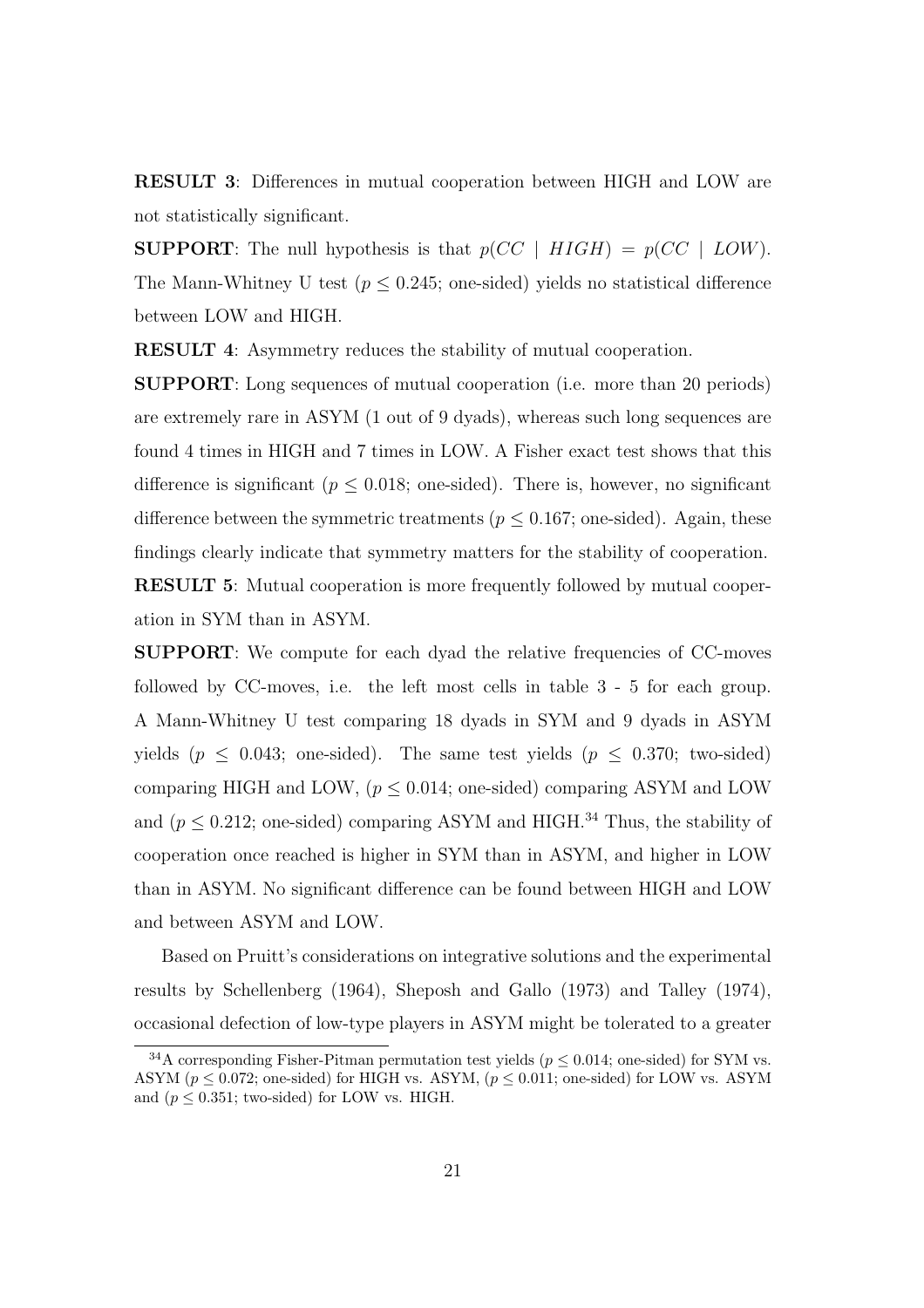extent than defection in the SYM treatments. We therefore investigate whether the player type has an impact on the pattern of cooperation. Are low-type players more likely to shift from mutual cooperation to one-sided defection than high-type players?

Observation 1: Low-type players are more likely to defect after mutual cooperation than high-type players.

SUPPORT: Over all 9 dyads, mutual cooperation is maintained in 67 cases (see table 5. Mutual cooperation never directly leads to mutual defection in the succeeding period. One-sided defection after mutual cooperation is observed 9 times for low-type players  $(CD)$  and only 2 times for high-type players  $(DC)$ . From the 9 dyads, 3 dyads exhibit no mutual cooperation and 1 dyad has no defections after mutual cooperation (see Appendix A). One-sided defection of low-type players is observed in 3 dyads, while one-sided defection of high-types is observed only once. In one dyad, both types of one-sided defection can be observed once. The cooperation rate of 38.75% in ASYM is due to low-type players cooperating 36.9% and high-type players cooperating 40.6%. Cooperation rates in LOW and HIGH are 70% and 59.17% respectively.

We now analyze whether high-type players are more likely to choose cooperatively after mutual defection than low-type players.

Observation 2: High-type players are more likely to initiate cooperation after mutual defection than low-type players.

SUPPORT: We compare cooperation behavior of high-type and low-type players after mutual defection. Over all 9 dyads, high-type players choose cooperatively after mutual defection in 28 cases while this happens only 11 times with low-type players (see table 5). We tested the null-hypothesis that the probability of CD and CC after mutual defection (6 dyads) equals the probability of DC and CC after mutual cooperation (2 dyads), i.e.  $p(CD_t \cup CC_t | DD_{t-1}) = p(DC_t \cup CC_t |$  $DD_{t-1}$ ) = 0.5. Over all 9 dyads, mutual defection is followed by cooperation of the high-type player in 6 dyads and by cooperation of the low-type player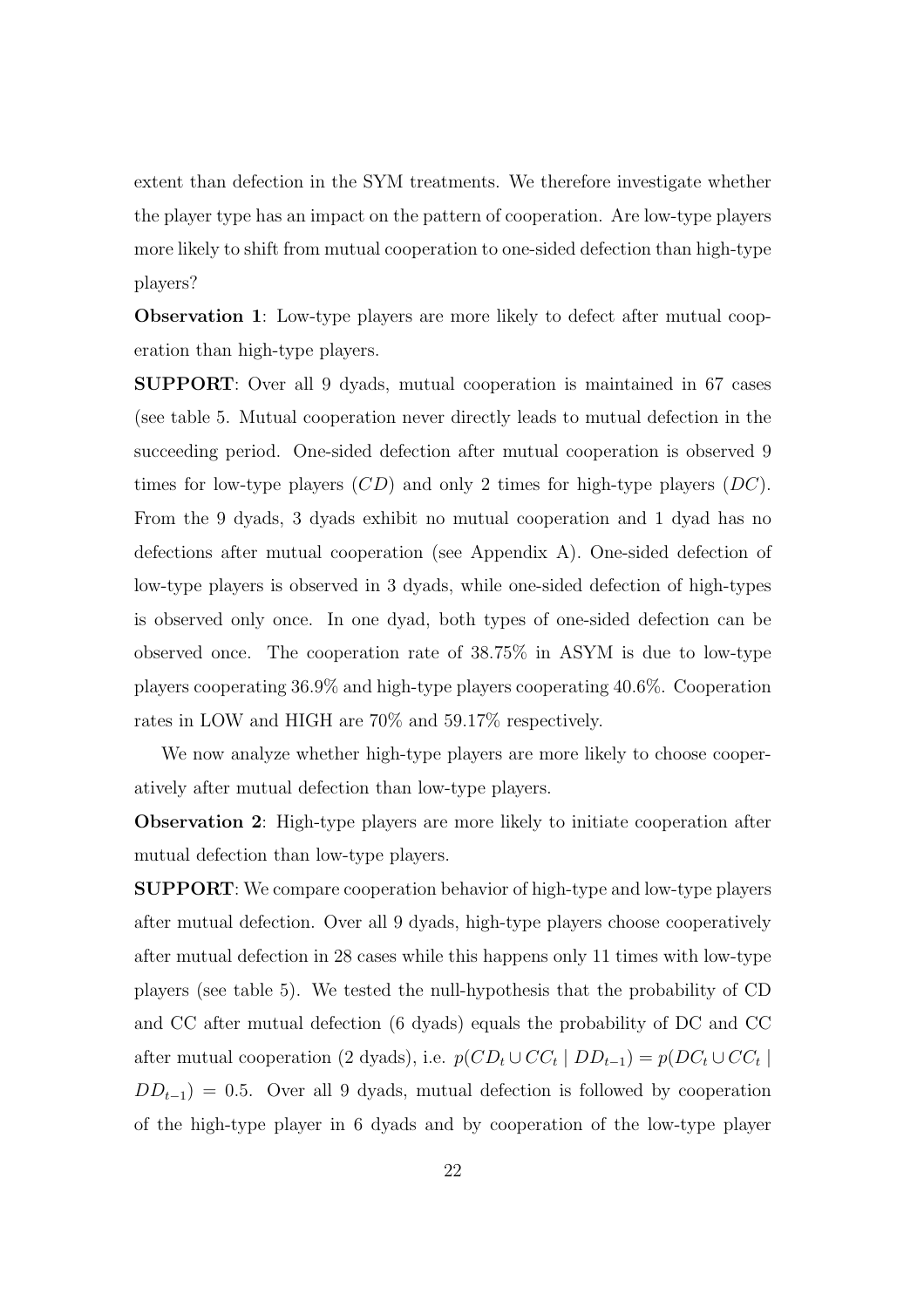in 2 dyads. In one dyad, deviations from mutual defection never occurred (see Appendix A). Even though a Binomial test does not show a significant result  $(p < 0.145$ , one-sided), there is a tendency that high-type players are more likely to choose cooperatively after mutual defection than low-type players.

## 5.4 Analysis of Alternating Strategies

Instead of playing the subgame-perfect equilibrium of DD minimizing the payoff difference<sup>35</sup> or the cooperative solution of CC maximizing joint payof<sup>436</sup> in all 40 periods, players may pursue different goals in asymmetric games. Players may try to even out the asymmetric payoff structure and aim for equal payoffs (c.f. de Herdt  $(2003)$ ).<sup>37</sup> In our setting, equal payoffs are attainable by a rather complicated alternation pattern: if the high-type player cooperates all the time, and the low-type player defects in every fourth period both players get an average per-period payoff of 9.<sup>38</sup>

We found only one dyad (number 7) that succeeded in establishing an alternation sequence yet providing a Pareto inferior solution without achieving payoff equality (see appendix A). The coordinated strategy of alternating between  $DC$ and CD in each period, thus yielding an average per-period payoff of 6 to the low-type player and of 9 to the high-type player was much simpler and the pattern lasted for the final 20 periods.<sup>39</sup>

 $35(40 \times 6) + (40 \times 4) = 400$ , payoff difference 80.

 $36(40 \times 12) + (40 \times 8) = 800$ , payoff difference 160.

<sup>&</sup>lt;sup>37</sup>See also the literature on inequity aversion, for instance Fehr and Schmidt (1999) or Bolton and Ockenfels (2000).

 $38$ Playing CC for three periods gives 36 to the high-type player and 24 to the low-type player. Playing CD in the fourth period adds another 12 to the low-type's account.

<sup>39</sup>There exist a few failed attempts of other groups that could be interpreted as trying to establish an alternation pattern.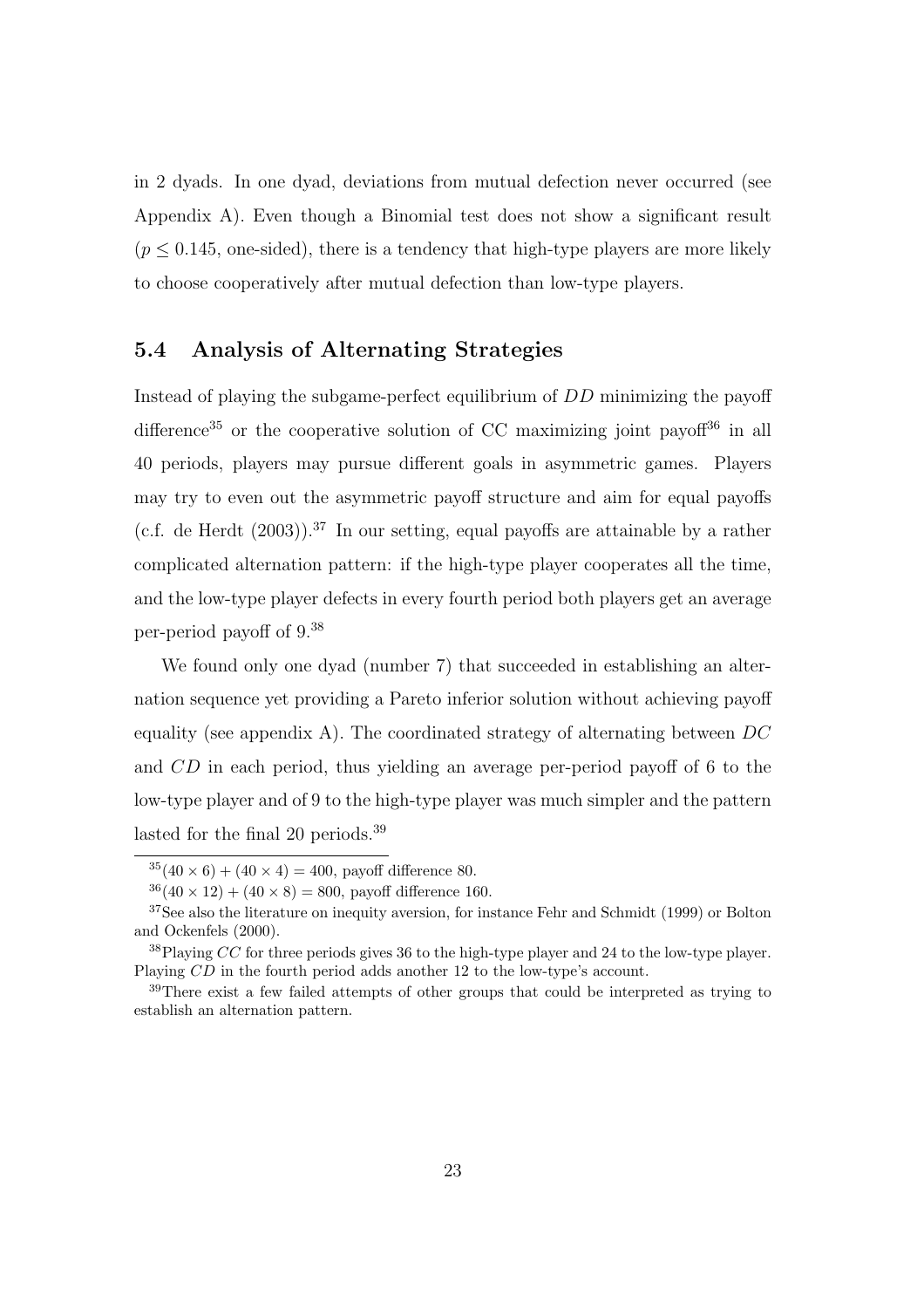# 6 Conclusion

The basic hypothesis analyzed in this paper concerns the frequency of cooperative play in asymmetric (ASYM) versus symmetric (HIGH and LOW) PD games. As conjectured we find asymmetry to reduce cooperation rates by up to 41 percentage points. LOW induces the highest cooperation rates followed by HIGH and finally ASYM with significantly lower cooperation rates. Moreover, cooperation rates in ASYM increase with a substantial delay compared to other treatments.

From the evidence gathered it seems that in symmetric games individual players' ranking of outcomes is likely to be the same for both players. In asymmetric games, however, this seems not to be the case because for the low-type player the CC-outcome in all periods may not be as attractive thereby rendering coordination on a mutually compatible outcome more difficult. In particular, player's perception of what constitutes a fair outcome is likely to diverge. In the asymmetric PD, low-type and high-type players appear to have a different initial understanding of what constitutes a mutually acceptable outcome (or series of outcomes, for example in an alternation strategy) reducing cooperation rates. It appears that equality arguments are important and depend on the relative position of the player. As a low-type player, occasional defection may be a salient choice, "justified" by the idea that this redresses the unmotivated asymmetry in payoffs. This is in line with the finding by Roth and Malouf (1979) and Roth and Murnighan (1982) from bargaining experiments. They found that bargaining strategies depend on the counterpart's payoffs. In particular the low-type position is used to argue for special advantages.<sup>40</sup> High-type players may in contrast initially focus on mutual cooperation as the salient choice rejecting responsibility for the assignment of types that low-types try to redress. Such a self-serving bias resulting from the lack of a mutually acceptable salient outcome reduces

<sup>40</sup>As found in Talley (1974), information about other player's payoffs has a positive effect on cooperation in symmetric games while decreasing cooperation of low-types in asymmetric games.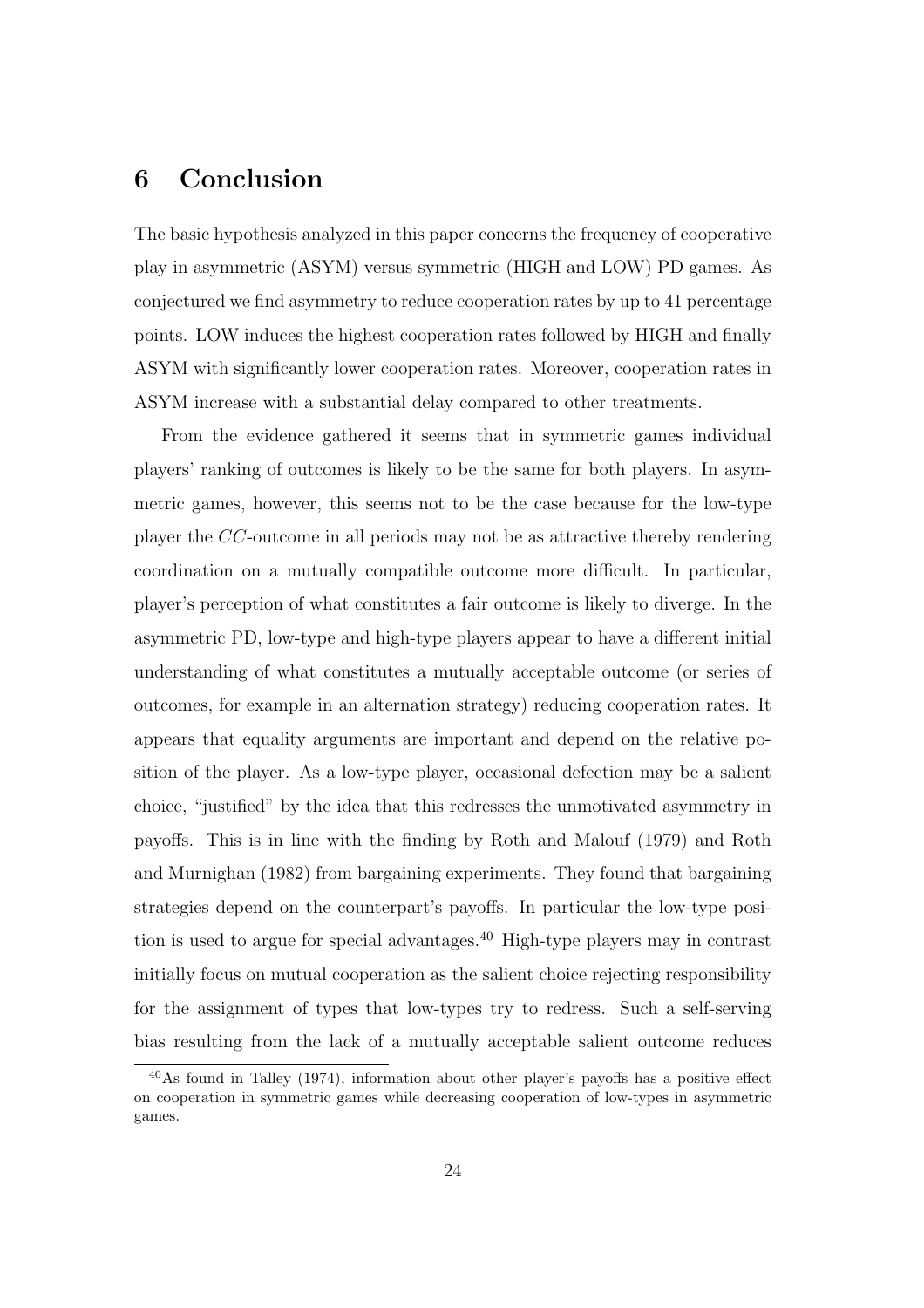cooperation.<sup>41</sup>

Although cooperation rates in ASYM eventually increase, indicating some coordination of strategies, they do not reach the levels found in symmetric games. Essentially, asymmetry reduces the frequency of cooperation and the stability of cooperation in dyads. Low-type players are more likely to defect after mutual cooperation than high-types, and high-types initiate cooperation more often than low-types. From this perspective, there seems to be at least a tendency to accommodate lower payoffs by low-types.

In our design asymmetry is imposed without being specifically motivated. This may allow low-types to insist on occasional defection not being counted as such (entailing no retaliation by high-types) because the assignment of the highor low-type position may be perceived as arbitrary. If asymmetry is motivated and motivation is treated as an experimental design variable this line of argument could further be tested. An experimental study designed along these lines may allow the manipulation of fairness norms and is an important issue for further research.

<sup>41</sup>See Babcock et al. (1995) and Babcock and Loewenstein (1997) for a discussion of the negative effects of self-serving biases in bargaining.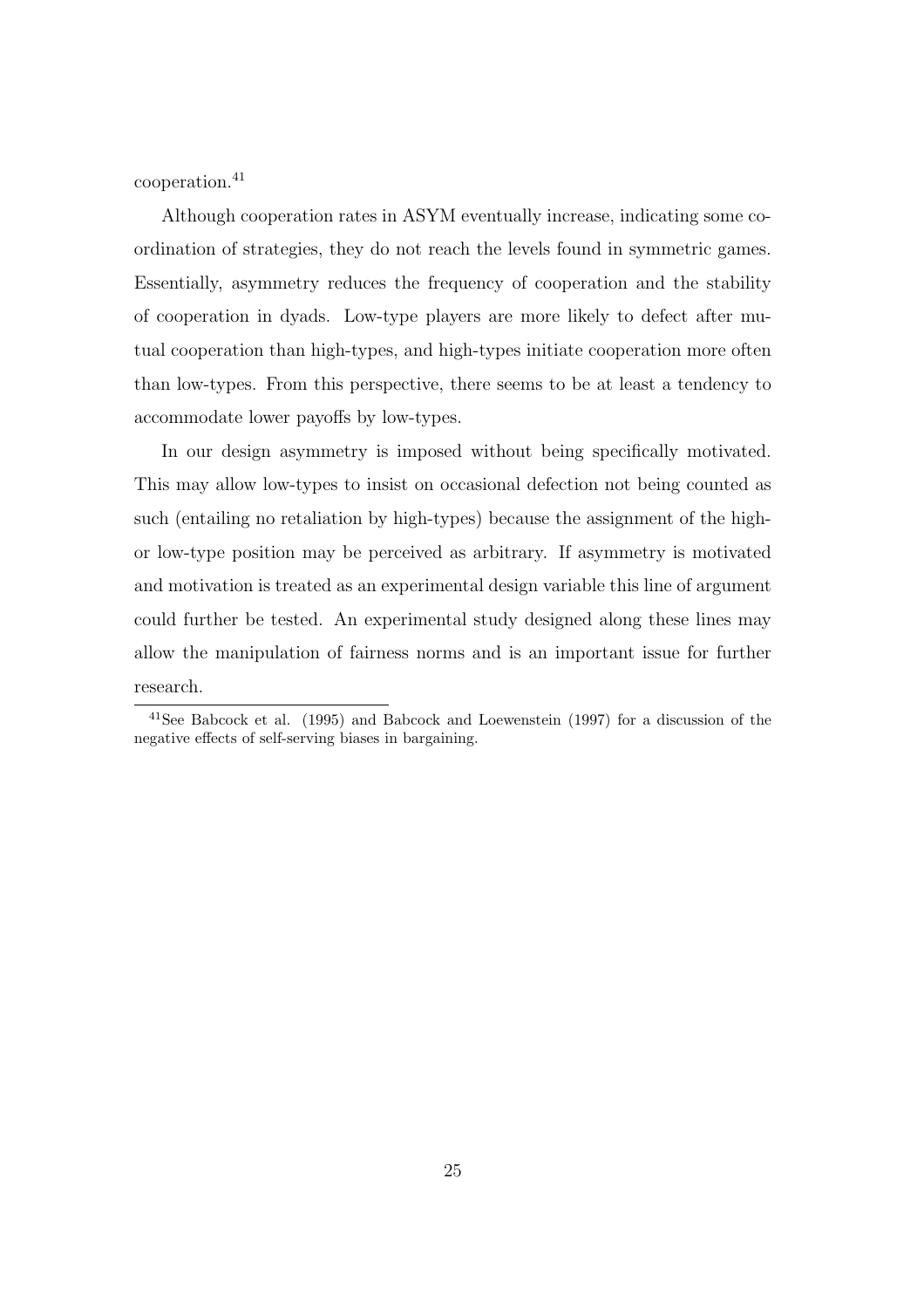# References

- Andreoni, J. and Miller, J. H. (1993). Rational cooperation in the finitely repeated prisoner's dilemma: Experimental evidence. Economic Journal, 103:570–585.
- Andreoni, J. and Varian, H. (1999). Preplay contracting in the prisoners' dilemma. Proceedings of the National Academy of Sciences of the United States of America, 96:10933–10938.
- Axelrod, R. (1984). The Evolution of Cooperation. Basic Books, New York.
- Babcock, L. and Loewenstein, G. (1997). Explaining bargaining impasse: The role of self-serving biases. Journal of Economic Perspectives, 11(1):109–126.
- Babcock, L., Loewenstein, G., Issacharoff, S., and Camerer, C. (1995). Biased judgements of fairness in bargaining. American Economic Review, 85(5):1337–1343.
- Binmore, K. (1992). Fun and Games. A Text on Game Theory. Lexington, MA: Heath.
- Bolton, G. E. and Ockenfels, A. (2000). A theory of equity, reciprocity and competition. American Economic Review, 100:166–193.
- Brenner, T. and Hennig-Schmidt, H. (2006). Belief learning in the prisoner's dilemma game - an experimental study of cognitive processes. Discussion paper, University of Bonn.
- Charness, G., Fréchette, G. R., and Qin, C.-Z. (2007). Endogenous transfers in the prisoner's dilemma game: An experimental test of cooperation and coordination. Discussion paper, forthcoming in Games and Economic Behavior.
- Croson, R. T. A. (1999). The disjunction effect and reason-based choice in games. Organizational Behavior and Human Decision Processes, 80:118–133.
- de Herdt, T. (2003). Cooperation and fairness: The Flood-Dresher experiment revisited. Review of Social Economy, 56:183–210.
- de Jasay, A., Güth, W., Kliemt, H., and Ockenfels, A. (2004). Take or leave? Distribution in asymmetric one-off conflict. Kyklos, 57:217–236.
- Fehr, E. and Schmidt, K. M. (1999). A theory of fairness, competition and cooperation. Quarterly Journal of Economics, 14:815–868.
- Fehr, E. and Schmidt, K. M. (2003). Theories of fairness and reciprocity evidence and economic applications. In Dewatripont, M., Hansen, L. P., and Turnovsky, S. J., editors, Advances in Economics and Econometrics, pages 208–257, Cambridge. Cambridge University Press.
- Fischbacher, U. (1999). Z-tree. Zürich toolbox for readymade economic experiments. Discussion paper, University of Zürich.
- Flood, M. M. (1958). Some experimental games. Management Science, 5:5–26.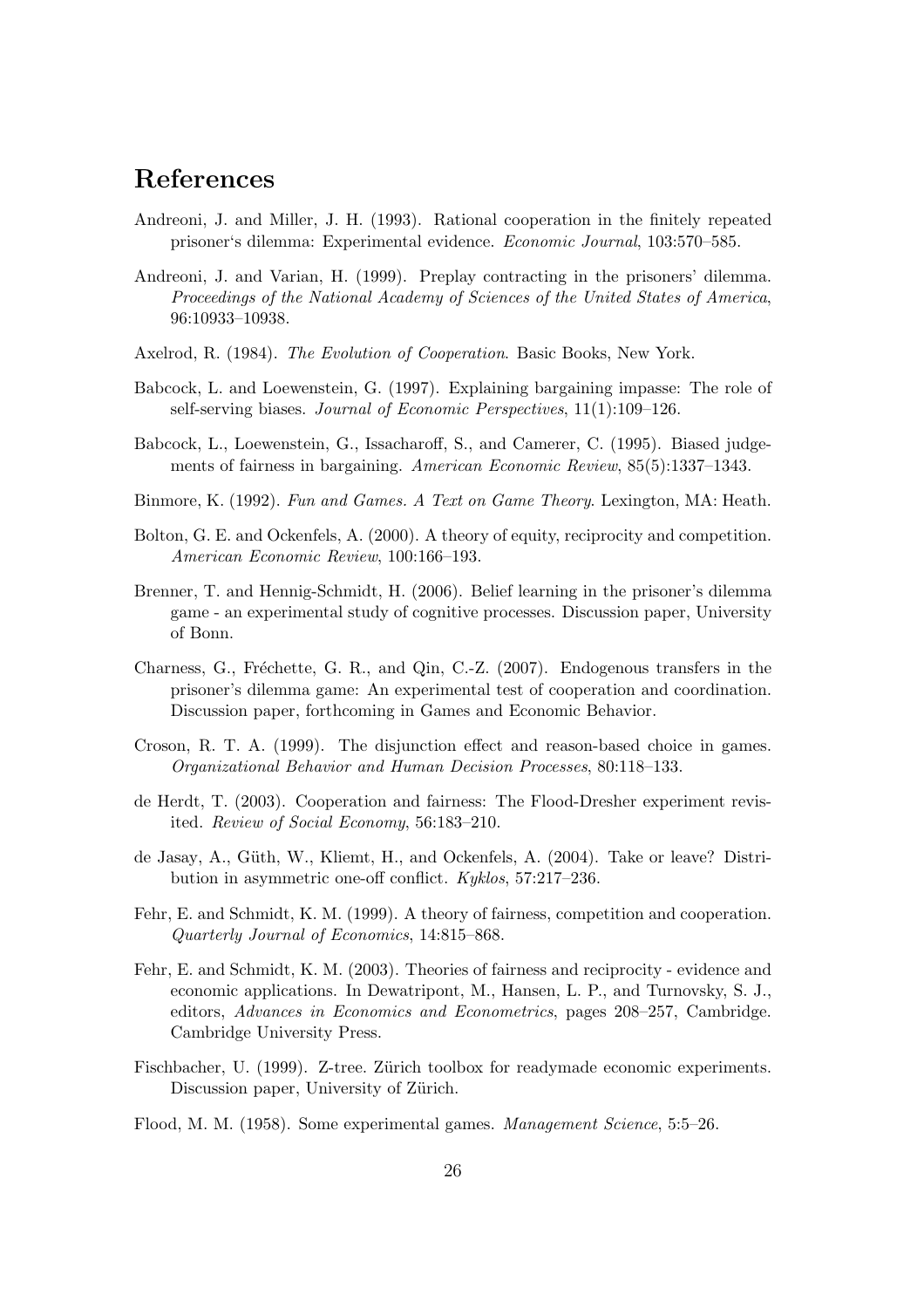- Friederiszick, H. W. and Maier-Rigaud, F. P. (2007). Triggering inspections ex officio: Moving beyond a passive EU cartel policy. Journal of Competition Law and Economics. forthcoming.
- Güth, W., Kliemt, H., and Ockenfels, A. (2003). Fairness versus Efficiency: An Experimental Study of (Mutual) Gift Giving. Journal of Economic Behavior and Organization, 50:465–475.
- Hennig-Schmidt, H. (2002). The impact of fairness on decision making an analysis of different video experiments. In Andersson, F. and Holm, H., editors, Experimental Economics, Financial Markets, Auctions and Decision Making, pages 185–210. Kluwer Academic Publishers, Dordrecht.
- Kahnemann, D. and Tversky, A. (1979). Prospect theory: An analysis of decision under risk. Econometrica, 47:263–292.
- Kaiser, J. (2007). An exact and a Monte Carlo proposal to the Fisher-Pitman permutation tests for paired replicates and for independent samples. Discussion paper, University of Bonn.
- King, T. R. and Murnighan, J. K. (1988). Stability and outcome tradeoffs in asymmetric dilemmas: Conditions promoting the discovery of alternating solutions. In Tietz, R., Albers, W., and Selten, R., editors, Bounded Rational Behavior in Experimental Games and Markets, pages 85–94. Springer Verlag, Berlin.
- Lave, L. B. (1965). Factors affecting co-operation in the prisoner's dilemma. Behavioral Science, 10:26–38.
- Ledyard, J. O. (1995). Public Goods: A Survey of Experimental Research. In Kagel, J. H. and Roth, A. E., editors, The Handbook of Experimental Economics. Princeton, NJ: Princeton University Press.
- Luce, R. D. and Raiffa, H. (1957). Games and Decisions. New York: Wiley.
- Maier-Rigaud, F. P. and Apesteguia, J. (2006). Assignment versus choice in prisoner's dilemma experiments. Discussion paper, Max Planck Institute for Research on Collective Goods.
- McKeown, C. D., Gahagan, J. P., and Tedeschi, J. T. (1967). The effect of prior power strategy on behavior after a shift of power. Journal of Experimental Research in Personality, 2:226–233.
- Murnighan, J., King, T. R., and Schoumaker, F. (1990). The dynamics of cooperation in asymmetric dilemmas. In Lawler, E., Markovsky, B., Ridgeway, C., and Walker, H., editors, Advances in Group Processes, number 7, pages 179–202. JAI Press, Greenwich, Conn.
- Murnighan, J. K. (1991). Cooperation when you know your outcomes will differ. Simulation and Gaming, 22:463–475.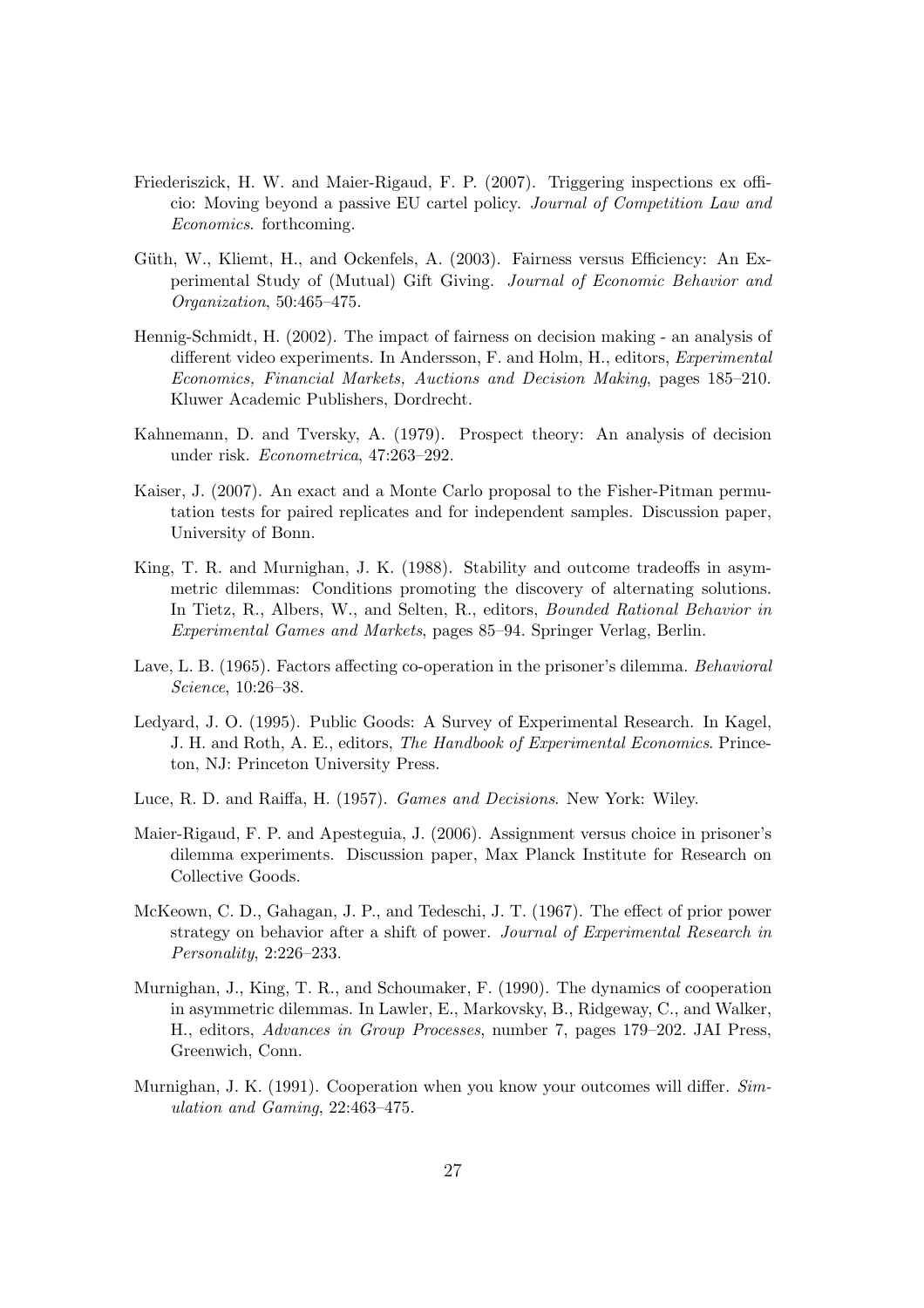- Murnighan, J. K. and King, T. R. (1992). The effects of leverage and payoffs on cooperative behavior in asymmetric dilemmas. In Liebrand, W. B. G., editor, Social Dilemmas, Theoretical Issues and Research Findings, pages 163–182. Pergamon Press.
- Osborne, M. J. and Rubinstein, A. (1994). A Course in Game Theory. Cambridge: MIT Press.
- Oskamp, S. (1971). Effects of programmed strategies on cooperation in the prisoner's dilemma and other mixed-motive games. Journal of Conflict Resolution,  $15(2):225-259.$
- Ostrom, E. (1990). Governing the Commons. The Evolution of Institutions for Collective Action. Cambridge: Cambridge University Press.
- Pruitt, D. G. (1967). Reward structure of cooperation: The decomposed prisoner's dilemma game. Journal of Personality and Social Psychology, 7:21–27.
- Pruitt, D. G. (1970). Motivational processes in the decomposed prisoner's dilemma game. Journal of Personality and Social Psychology, 14:227–238.
- Pruitt, D. G. (1981). Negotiation Behavior. Academic Press.
- Rapoport, A. and Chammah, A. M. (1965). Prisoner's Dilemma: A Study in Conflict and Cooperation. University of Michigan Press, Ann Arbor.
- Roth, A. E. (1995). Introduction to experimental economics. In Kagel, J. H. and Roth, A. E., editors, The Handbook of Experimental Economics, pages 3–109. Princeton University Press, Princeton, New Jersey.
- Roth, A. E. and Malouf, M. W. K. (1979). Game theoretic models and the role of information in bargaining. Psychological Review, 86:574–594.
- Roth, A. E. and Murnighan, J. K. (1978). Equilibrium behavior and repeated play of the prisoner's dilemma. Journal of Mathematical Psychology, 17:189–198.
- Roth, A. E. and Murnighan, J. K. (1982). The role of information in bargaining: An experimental study. Econometrica, 50:1123–1142.
- Schellenberg, J. A. (1964). Distributive justice and collaboration in non-zero-sum games. Journal of Conflict Resolution, 8(2):147–150.
- Selten, R. and Stoecker, R. (1986). End behavior in sequences of finite prisoner's dilemma supergames. Journal of Economic Behavior and Organization, 7:47–70.
- Sheposh, J. P. and Gallo, P. S. (1973). Asymmetry of payoff structure and cooeprative behavior in the prisoner's dilemma game. Journal of Conflict Resolution, 17:321– 333.
- Talley, M. B. (1974). Effects of Asymmetry of Payoff and Asymmetry of Information in a Prisoner's Dilemma Game. PhD thesis, University of Texas at Arlington.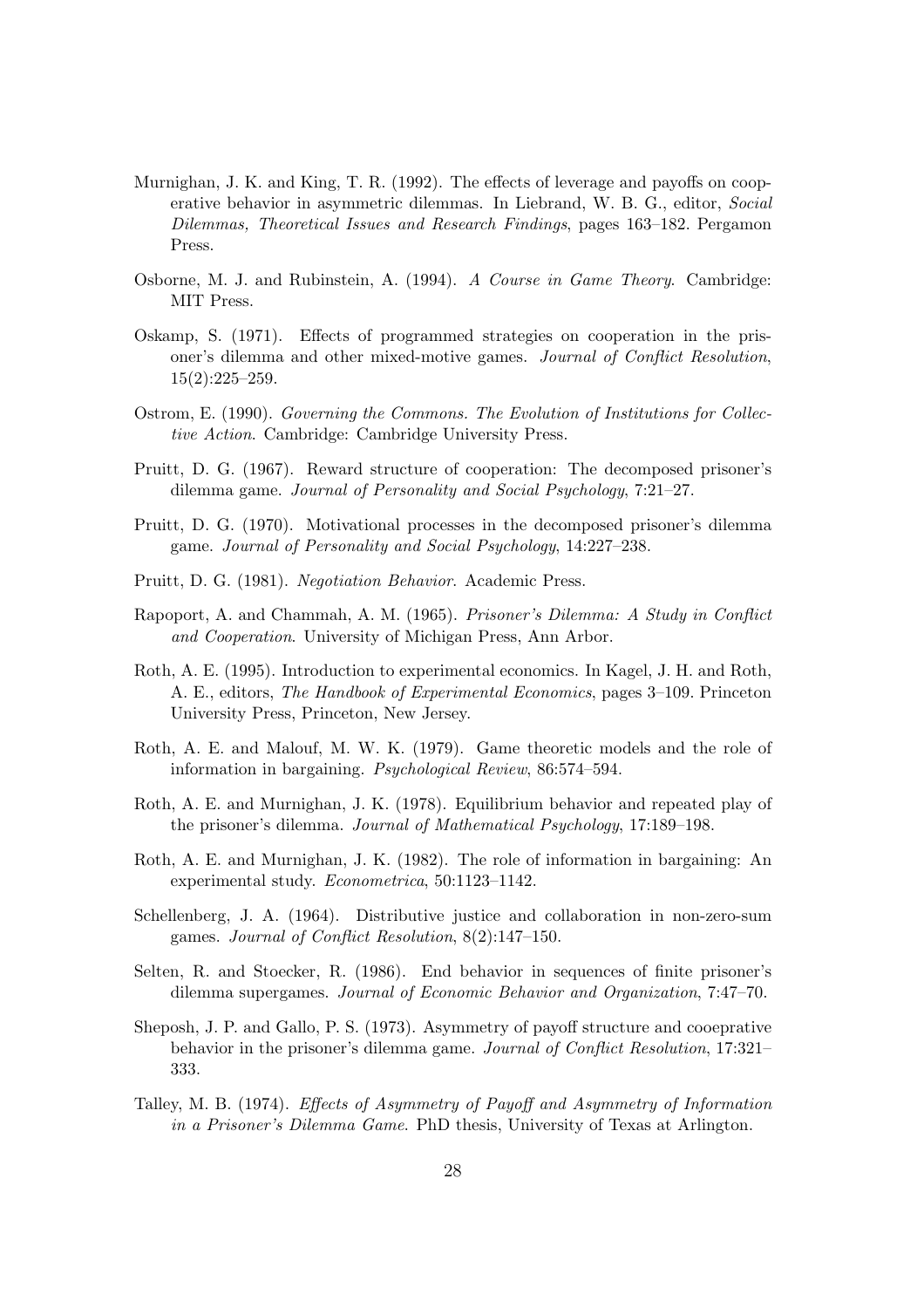Tversky, A. and Kahnemann, D. (1981). The framing of decisions and the psychology of choice. Science, 211:453–458.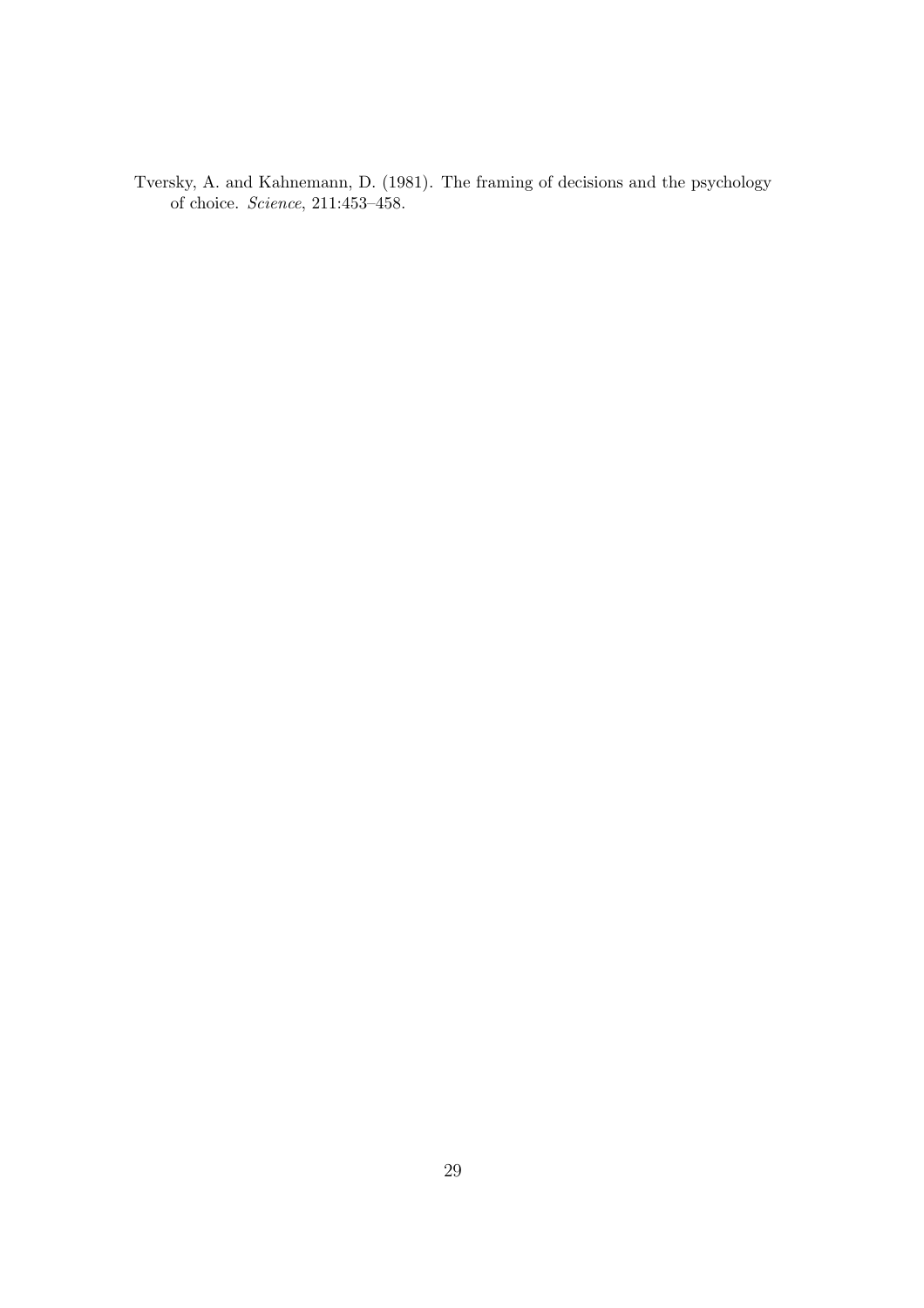APPENDIX A: Choices in all Dyads

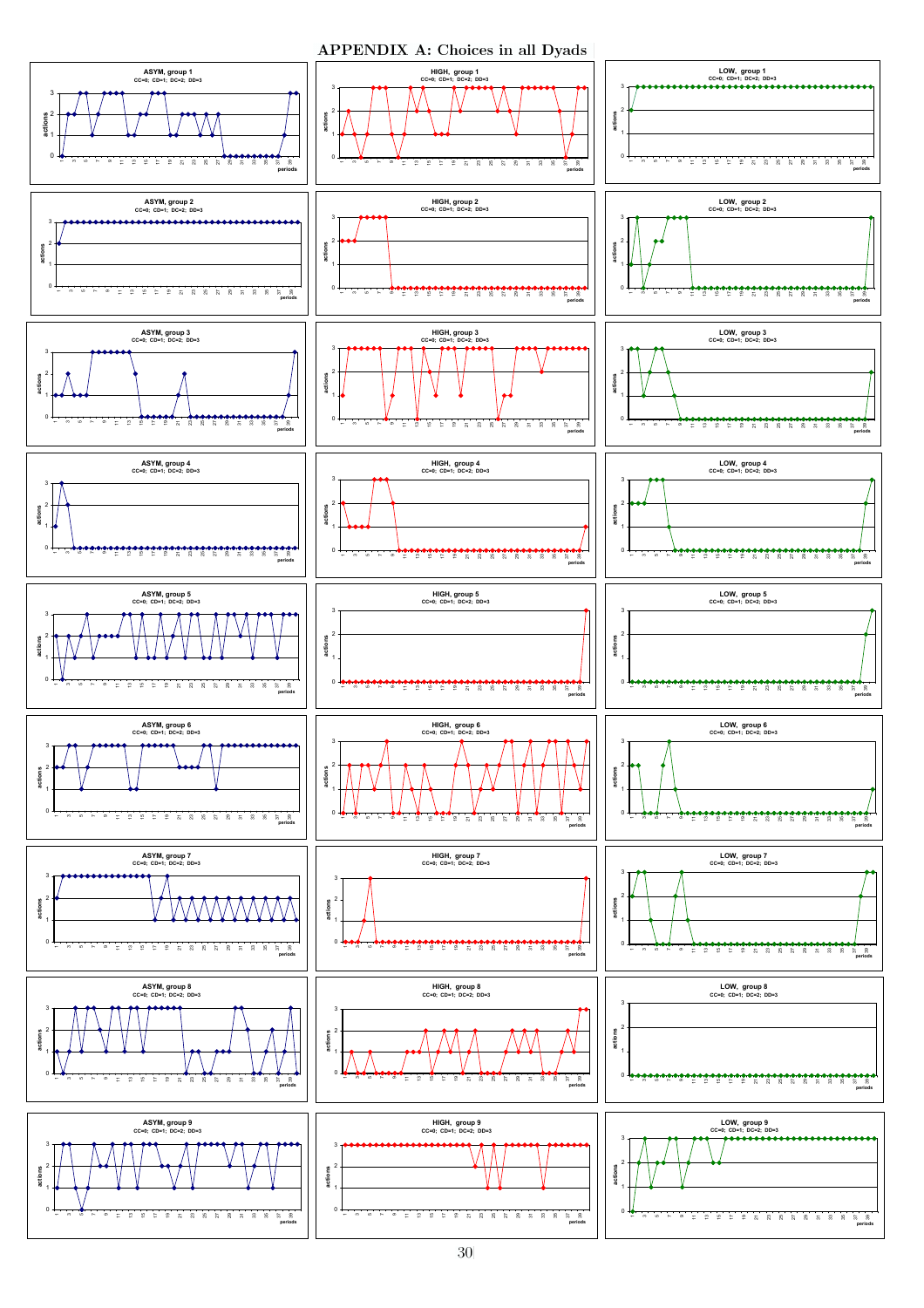### APPENDIX B: Instructions

#### [In All Treatments]

#### Note:

- You have 5 minutes to read the instructions. If you have any questions after you have read the instructions, please contact one of the experimenters. Communication with other participants is not allowed during the experiment.
- After the 5 minutes you will be asked to fill out a test questionnaire about the experiment you will be part in. Once all participants have correctly answered all questions, the experiment will start.
- After completion of the experiment you will be asked to complete a computerized questionnaire
- Please do not leave your seat before you have filled out the questionnaire and your terminal number has been announced

#### The experiment:

The experiment consists of a decision situation in which you and another person will choose between A and B for 40 periods. Your position as well as the person you are interacting with is randomly assigned to you at the beginning of the experiment. The decision situation, as well as the person you interact with is identical in each period. You will see the decision made by the other person in each period after you made your own decision.

In each period, by deciding between a choice of A or B, you can decide the amount of Taler that you and the other person will receive. The following graph depicts the decision screen, you will see during the experiment.

In the left half you see the consequences of your own two decision options and below your decision buttons.

In the right half of the screen you see the decision options of the other person.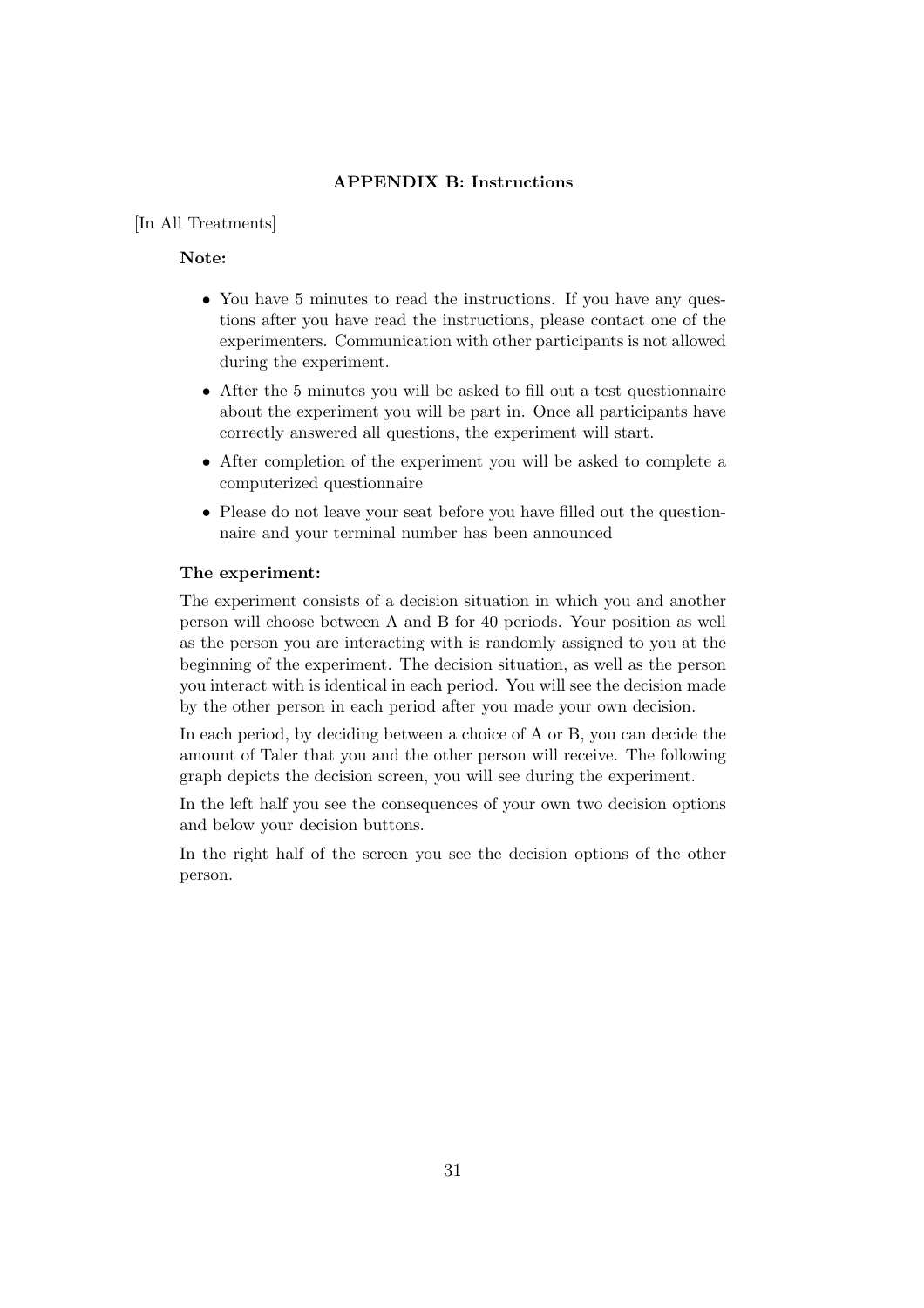[In the LOW treatment only]



The amount of Talers you earn in each period depends on your and the other persons decision:

- If you choose A and the other person as well, you both receive 8.
- If you choose B and the other person as well, you both receive 4.
- If you choose A and the other person chooses B, you receive 0 and the other person receives 12.
- If you choose B and the other person chooses A you receive 12 and the other person receives 0.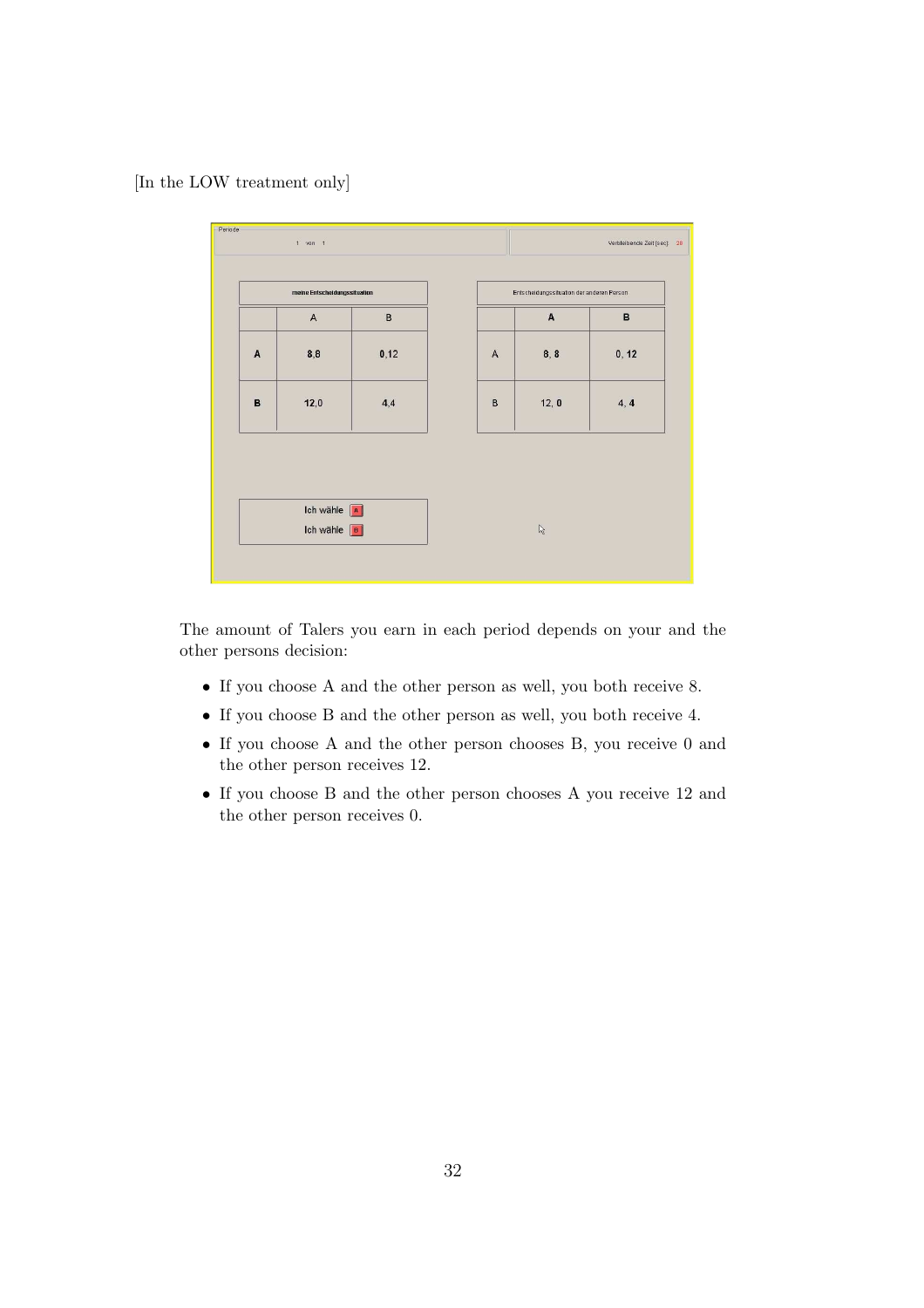[In the HIGH treatment only]



The amount of Talers you earn in each period depends on your and the other persons decision:

- If you choose A and the other person as well, you both receive 12.
- If you choose B and the other person as well, you both receive 6.
- If you choose A and the other person chooses B, you receive 0 and the other person receives 18.
- If you choose B and the other person chooses A you receive 18 and the other person receives 0.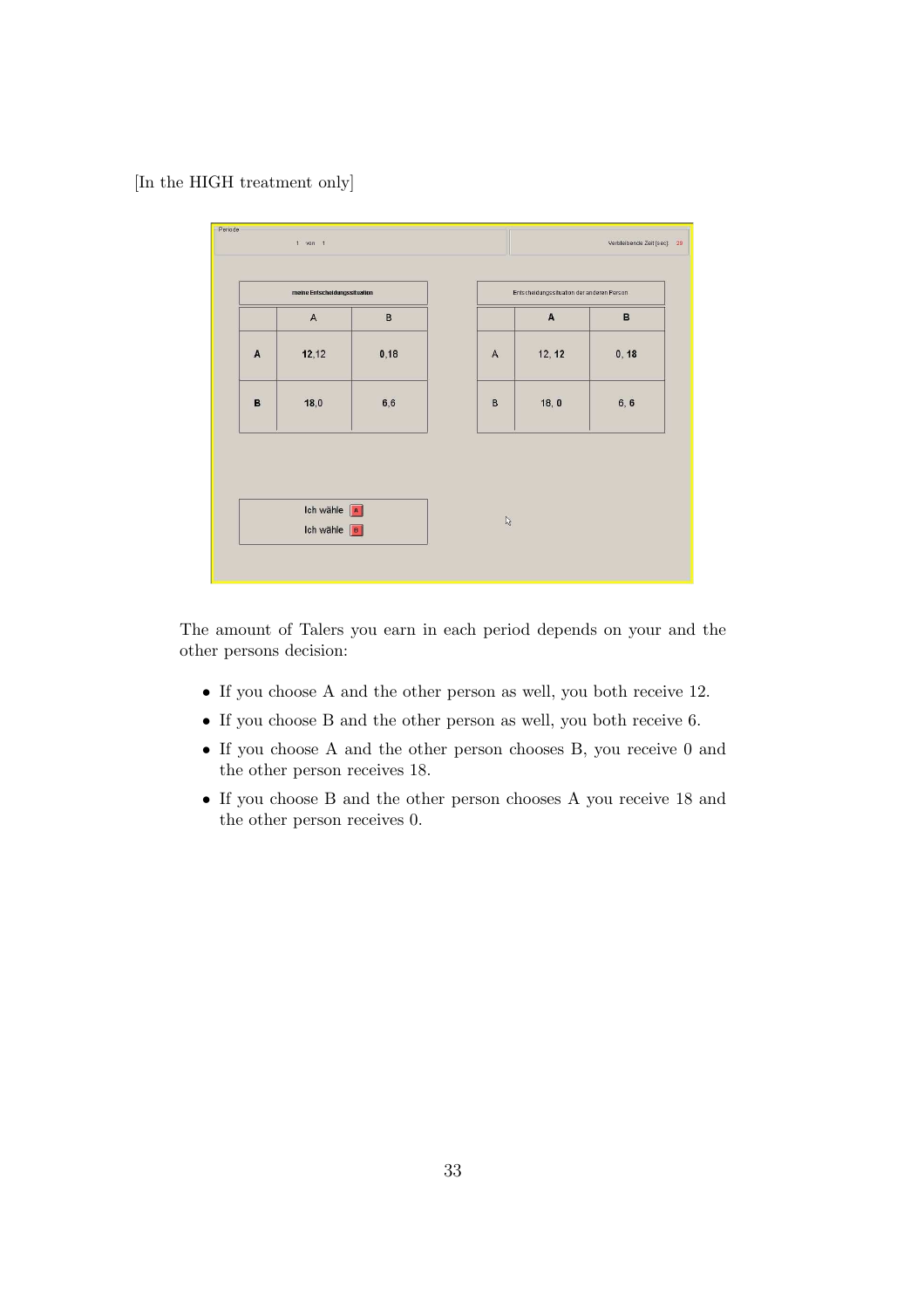

[In the ASYM treatment for the low-type player only]

The amount of Talers you earn in each period depends on your and the other persons decision:

- If you choose A and the other person as well, you receive 8 and the other person receives 12.
- If you choose B and the other person as well, you receive 4 and the other person receives 6.
- If you choose A and the other person chooses B, you receive 0 and the other person receives 18.
- If you choose B and the other person chooses A you receive 12 and the other person receives 0.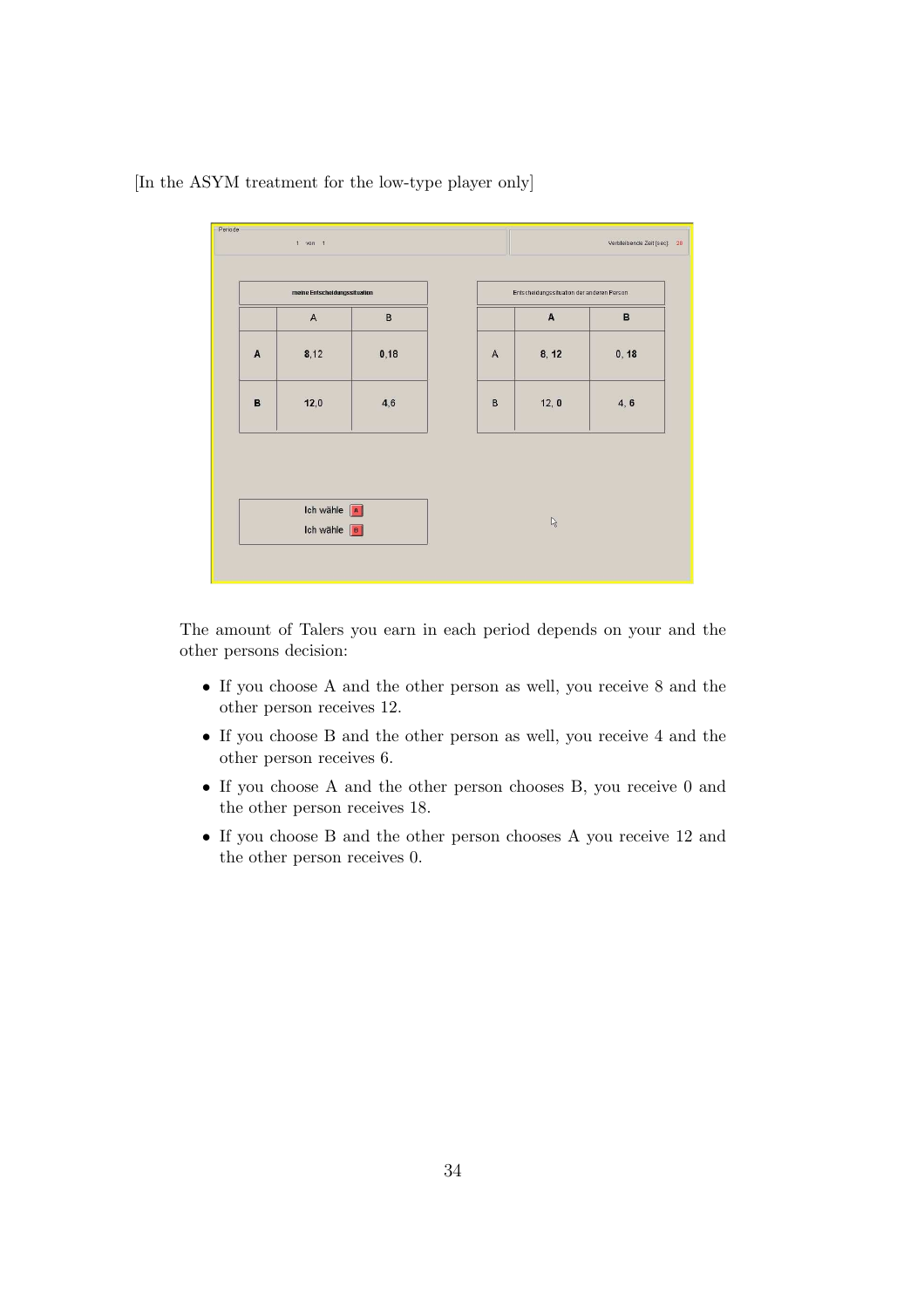

[In the ASYM treatment for the high-type player only]

The amount of Talers you earn in each period depends on your and the other persons decision:

- If you choose A and the other person as well, you receive 12 and the other person receives 8.
- If you choose B and the other person as well, you receive 6 and the other person receives 4.
- If you choose A and the other person chooses B, you receive 0 and the other person receives 12.
- If you choose B and the other person chooses A you receive 18 and the other person receives 0.

[In all treatments]

After each period you will be given information on: your last decision, the last decision of the other person, the number of Talers you earned in the last period, and the total number of Talers you have earned so far.

#### Payment:

The total number of Taler earned will be paid out anonymously to you at the end of the experiment 1 Taler corresponds to 0.04 Euro.

Thank you very much for your participation!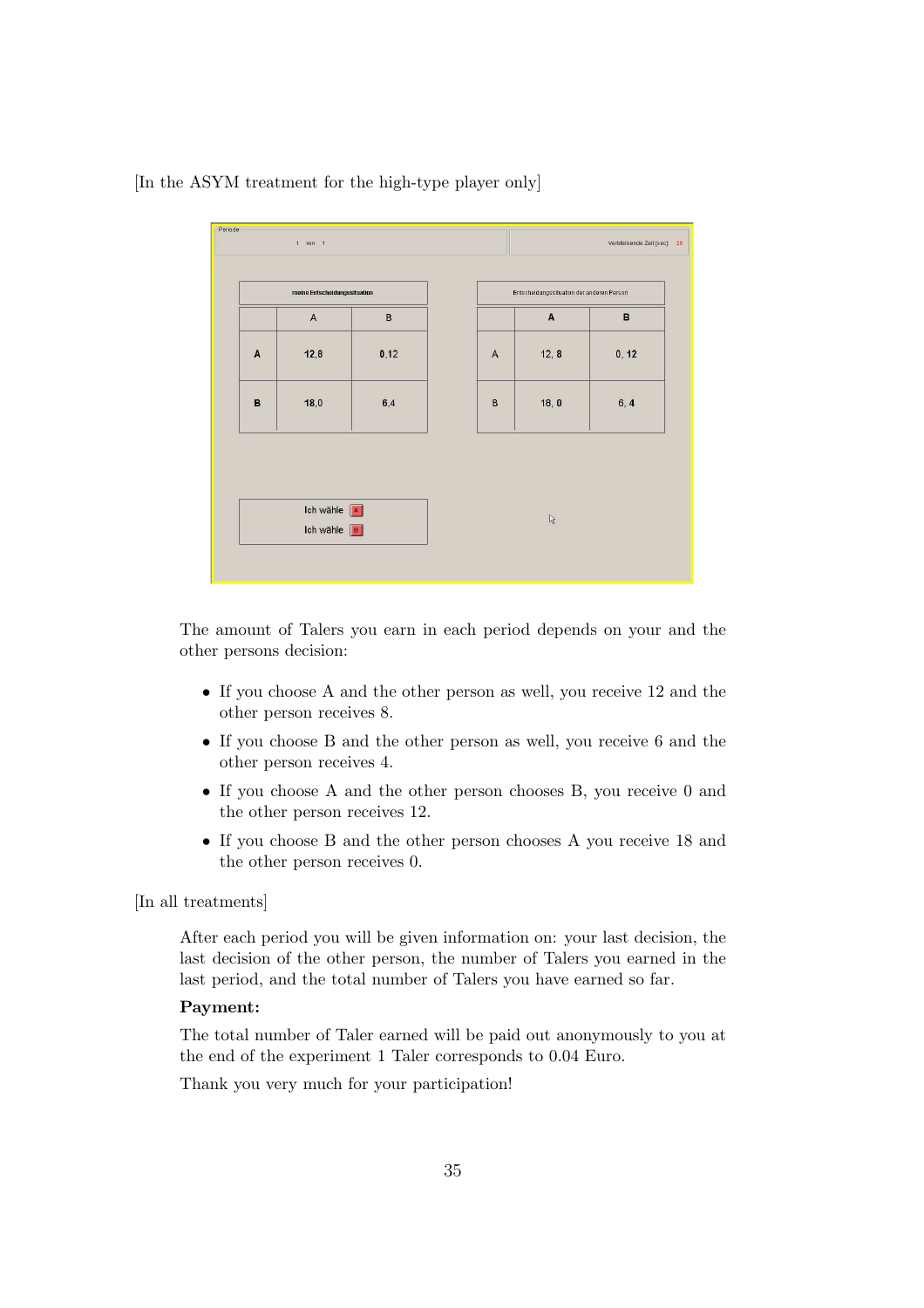| Question $\sharp$ | Question                                                              |
|-------------------|-----------------------------------------------------------------------|
| 1                 | Terminal number?                                                      |
| $\overline{2}$    | Major?                                                                |
| 3                 | Job?                                                                  |
| $\overline{4}$    | Semester?                                                             |
| 5                 | Age?                                                                  |
| 6                 | Sex?                                                                  |
|                   | Did you ever take a microeconomics course?                            |
| 8                 | Did you ever take a game theory class?                                |
| 9                 | Please describe briefly the reasons for your choices                  |
| 10                | Did your decision behavior change during the experiment? If yes, how? |
| 11                | I believe that the main goal of this experiment was to maximize my    |
|                   | own advantage [I fully agree, I strongly disagree]                    |
| 12                | I believe that the main goal of this experiment was to maximize the   |
|                   | group advantage I fully agree, I strongly disagree                    |
| 13                | What daily life situation did this experimental situation remind      |
|                   | you of the most?                                                      |
| 14                | You now have the opportunity to formulate any additional              |
|                   | comments, suggestions or criticism you may have                       |

APPENDIX D: The Computerized Questionnaire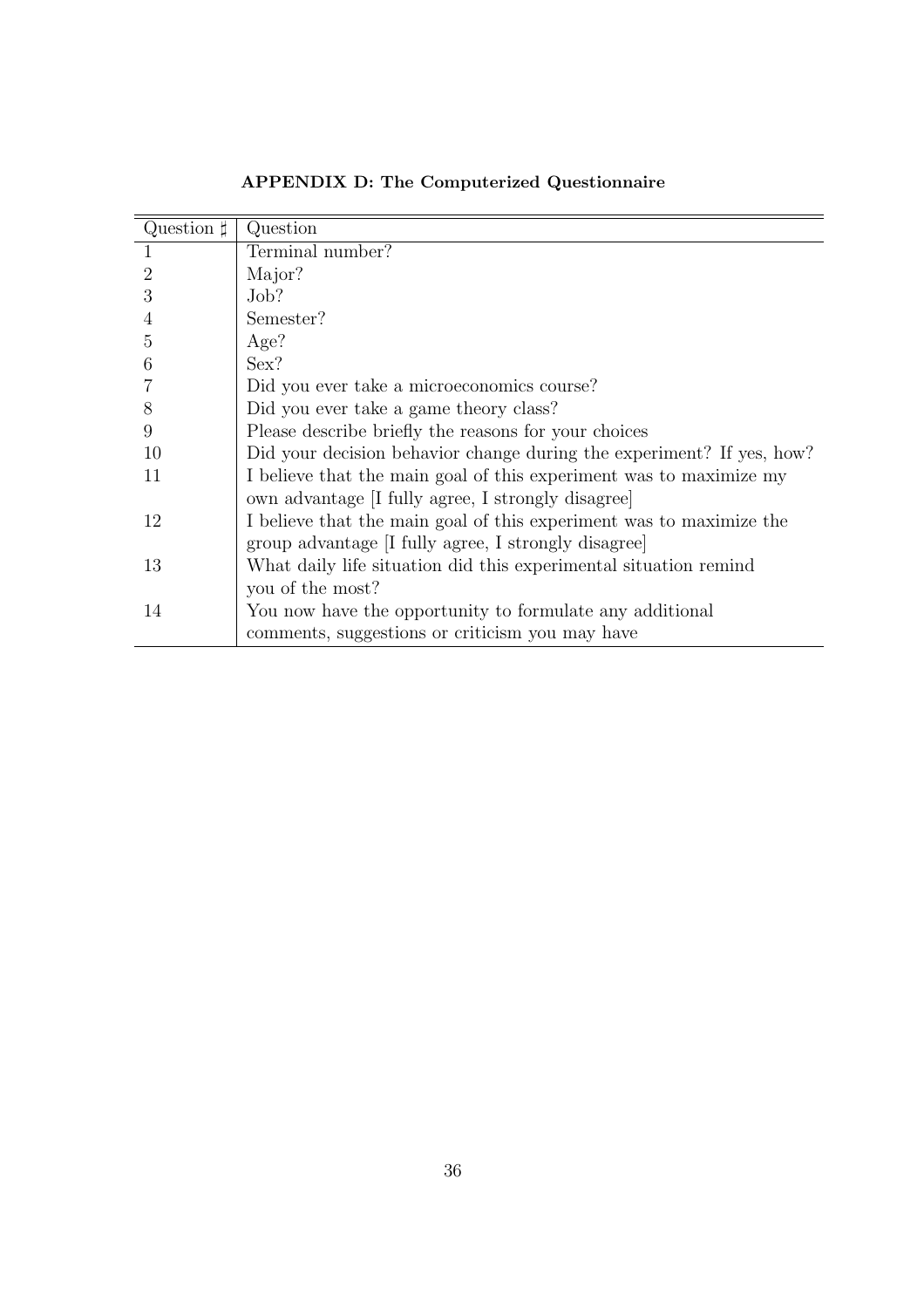#### APPENDIX E: The Test Questions

- How high is the profit of the other person, if she chooses A and you too?
- How high is your profit, if you choose B and the other person A?
- How high is the profit of the other person, if she chooses A and you B?
- How high is your profit, if you choose A and the other person too?
- How high is the profit of the other person, if she chooses B and you too?
- How high is your profit, if you choose B and the other person too?
- How high is the profit of the other person, if she chooses B and you choose A?
- How high is your profit, if you choose A and the other person chooses B?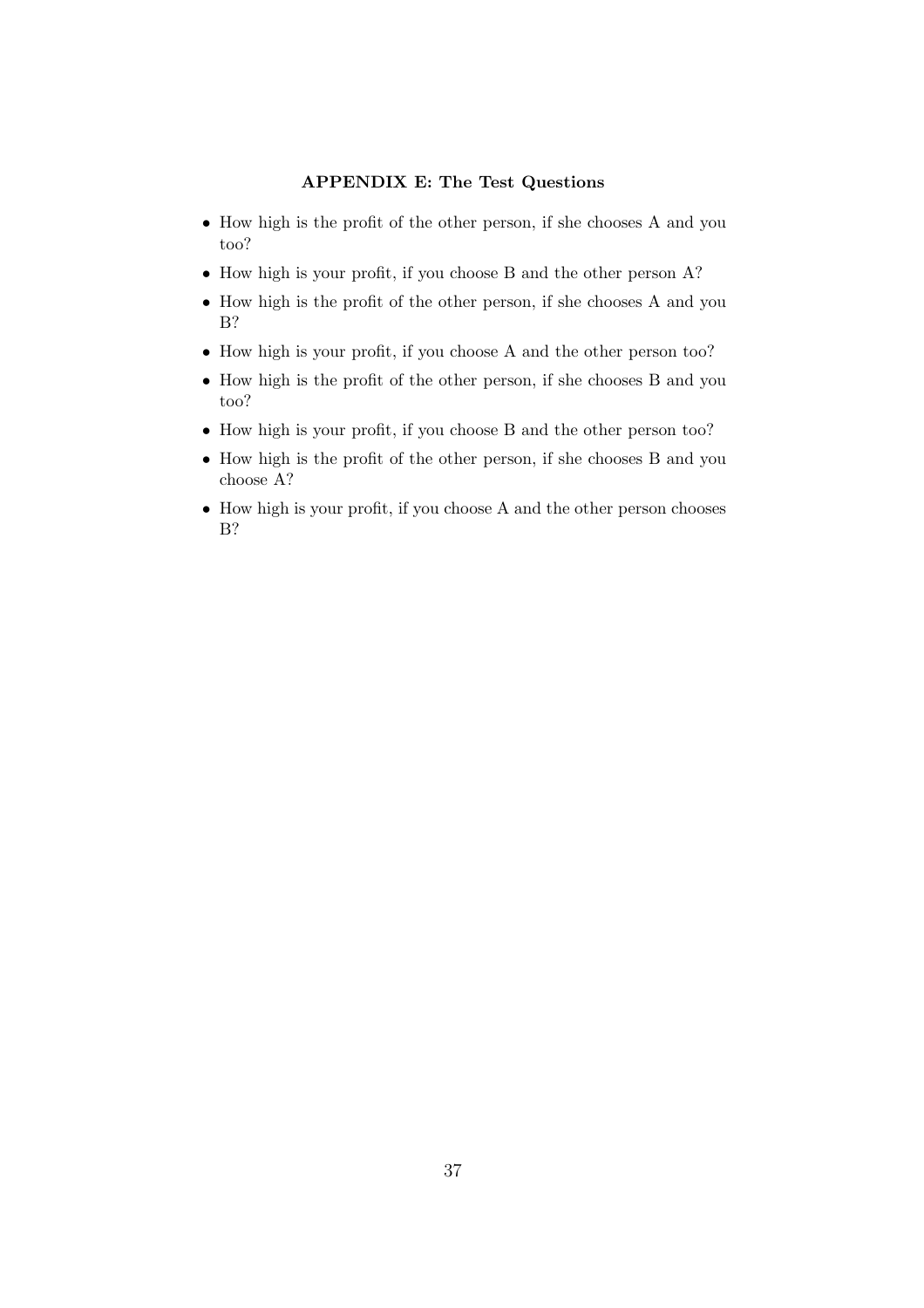## **Max Planck Institute for Research on Collective Goods**

#### **Preprints 2006**

- 150. Felix Bierbrauer, Collectively Incentive Compatible Tax Systems. 2006/24.
- 149. Sven Fischer / Andreas Nicklisch, Ex Interim Voting in Public Good Provision. 2006/23.

forthcoming in: Journal of Institutional and Theoretical Economics 2007.

148. Martin Hellwig, Private Damage Claims and the Passing-On Defense in Horizontal Price-Fixing Cases: An Economist's Perspective. 2006/22.

forthcoming in: Jürgen Basedow (ed.), Private Enforcement of EC Competition Law, The Hague: Kluwer Law International, 2007.

147. Martin Hellwig, The Provision and Pricing of Excludable Public Goods: Ramsey-Boiteux Pricing versus Bundling. 2006/21.

forthcoming in: Journal of Public Economics

146. Martin Hellwig, Effizienz oder Wettbewerbsfreiheit? Zur normativen Grundlegung der Wettbewerbspolitik. 2006/20.

published in: Christoph Engel/Wernhard Möschel (eds.): Recht und spontane Ordnung. Festschrift für Ernst-Joachim Mestmäcker zum 80. Geburtstag. Nomos-Verlag Baden-Baden 2006, 231-268.

- 145. Christoph Engel / Elke U. Weber, The Impact of Institutions on the Decision How to Decide. 2006/19.
- 144. Felix Bierbrauer / Marco Sahm, Informative Voting and the Samuelson Rule. 2006/18.
- 143. Andreas Nicklisch. Perceiving strategic environments: An experimental study of learning under minimal information. 2006/17.
- 142. Felix Höffler: Mobile termination and collusion, revisited. 2006/16.
- 141. Ingolf Schwarz: Monetary Equilibria in a Baumol-Tobin Economy. 2006/15.
- 140. Martin Beckenkamp: The herd moves? Emergence and self-organization in collective actors. 2006/14.
- 139. Christoph Engel: Herrschaftsausübung bei offener Wirklichkeitsdefinition. Das Proprium des Rechts aus der Perspektive des öffentlichen Rechts. 2006/13.

forthcoming in: Christoph Engel/Wolfgang Schön: Das Proprium der Rechtswissenschaft. Mohr (Siebeck) Tübingen 2007.

138. Christoph Engel: Wettbewerb als sozial erwünschtes Dilemma. 2006/12.

published in: Christoph Engel/Wernhard Möschel (eds.): Recht und spontane Ordnung. Festschrift für Ernst-Joachim Mestmäcker zum 80. Geburtstag. Nomos-Verlag Baden-Baden 2006, , 155-198.

- 137. Hendrik Hakenes / Isabel Schnabel: The Threat of Capital Drain: A Rationale for Public Banks? 2006/11.
- 136. Martin Hellwig: Zur Kategorie der Kausalität in den Wirtschaftswissenschaften. 2006/10.
- 135. Felix Höffler / Madjid Kübler: Demand for storage of natural gas in northwestern Europe. A simulation based forecast 2006-2030. 2006/9.